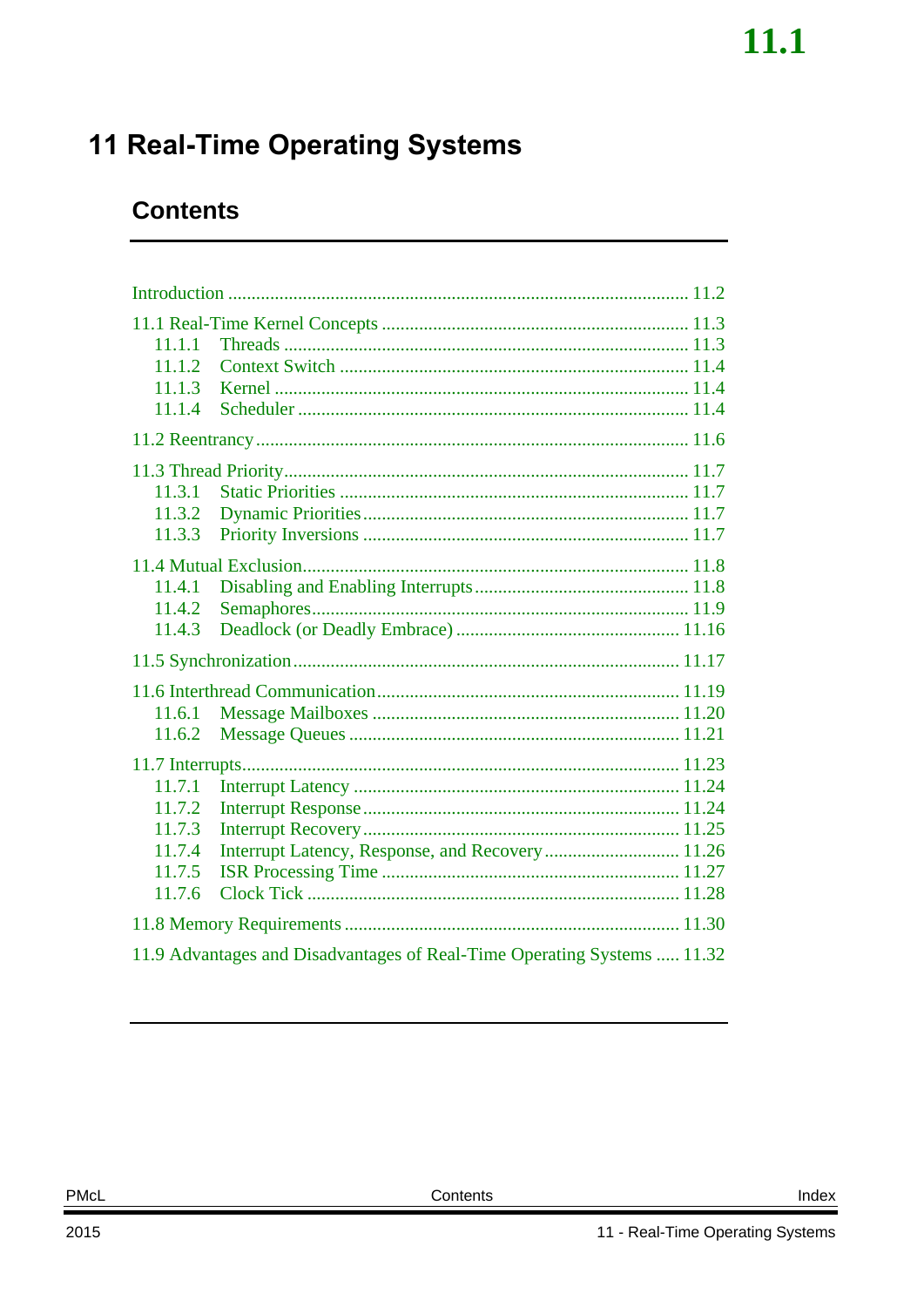## <span id="page-1-0"></span>**Introduction**

A real-time operating system (RTOS) for an embedded system simplifies the design of real-time software by allowing the application to be divided into multiple threads managed by the RTOS. The *kernel* of an embedded RTOS needs to support multithreading, pre-emption, and thread priority. The RTOS will also provide services to threads for communication, synchronization and coordination. A RTOS is to be used for a "hard" real-time system – i.e. threads have to be performed not only correctly but also in a timely fashion.

Operating systems for larger computers (such as the PC) are non-real-time operating systems and usually provide a much larger range of application services, such as memory management and file management which normally do not apply to embedded systems.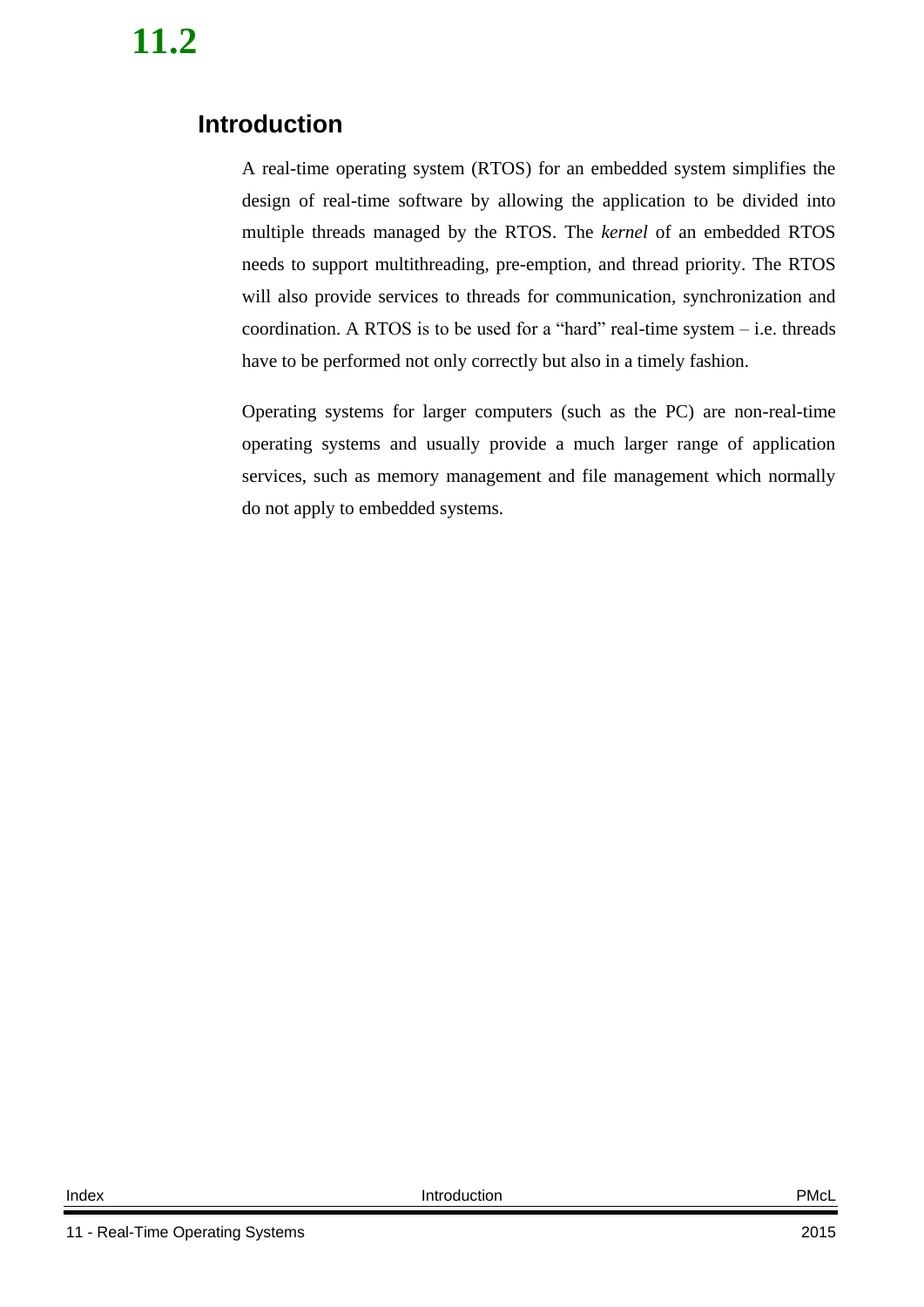## <span id="page-2-0"></span>**11.1 Real-Time Kernel Concepts**

The following sections describe real-time kernel concepts.

### <span id="page-2-1"></span>**11.1.1 Threads**

A thread is a simple program that thinks it has the CPU all to itself. The design process for a real-time application involves splitting the work to be done into threads which are responsible for a portion of the problem. Each thread is assigned a priority, its own set of CPU registers and its own stack area.

Each thread is typically an infinite loop that can be in one of four states: READY, RUNNING, WAITING or INTERRUPTED.



**Figure 11.1 – Thread states**

A thread is READY when it can execute but its priority is less than the current running thread. A thread is RUNNING when it has control of the CPU. A thread is WAITING when the thread suspends itself until a certain amount of time has elapsed, or when it requires the occurrence of an event: waiting for an I/O operation to complete, a shared resource to be available, a timing pulse to occur etc. Finally, a thread is INTERRUPTED when an interrupt occurred and the CPU is in the process of servicing the interrupt.

PMcL **Real-Time Kernel Concepts Index** Index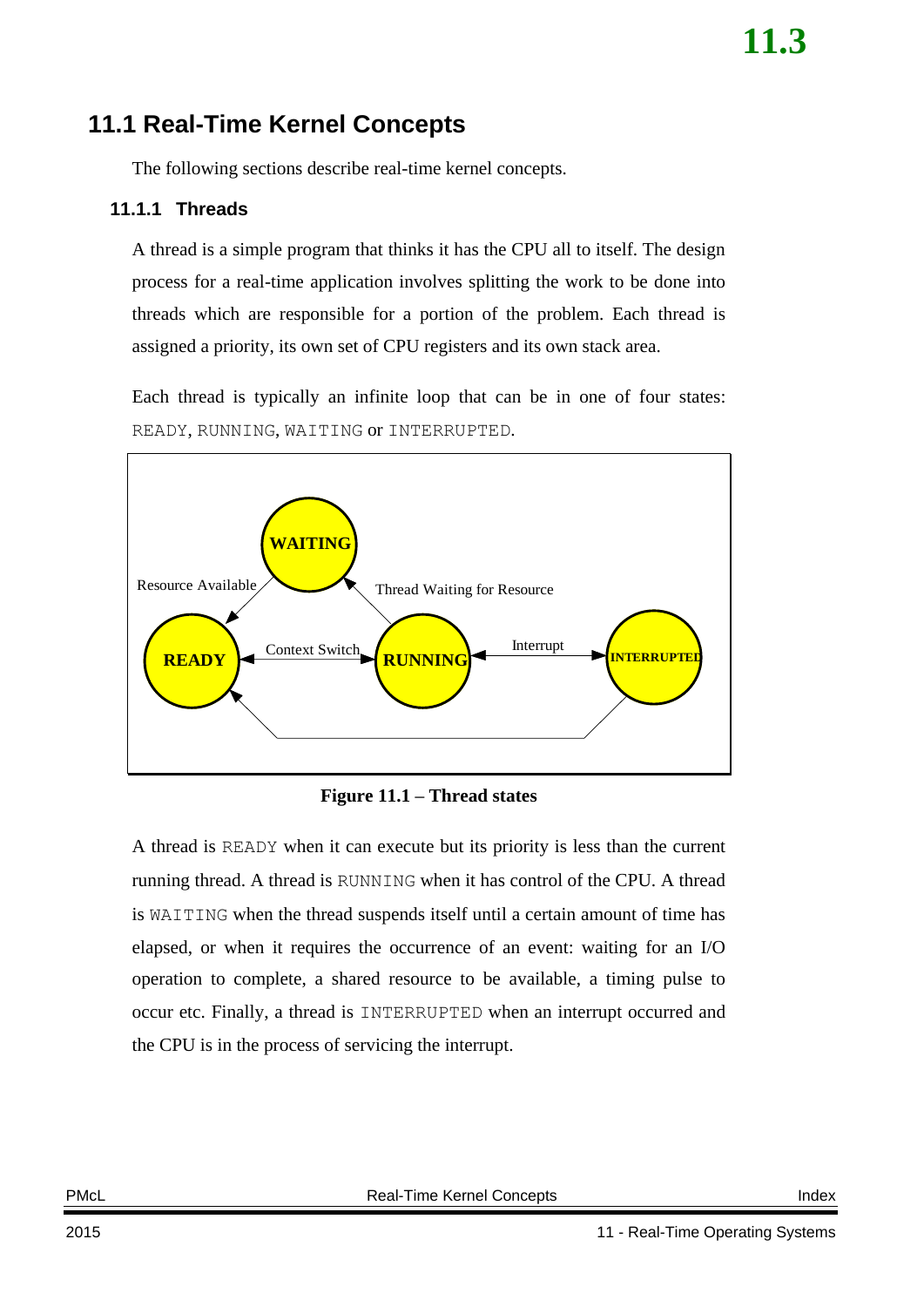### <span id="page-3-0"></span>**11.1.2 Context Switch**

When the multithreading kernel decides to run a different thread, it simply saves the current thread's context (CPU registers) in the current thread's context storage area (the *thread control block*, or TCB). Once this operation is performed, the new thread's context is restored from its TCB and the CPU resumes execution of the new thread's code. This process is called a context switch. Context switching adds overhead to the application.

### <span id="page-3-1"></span>**11.1.3 Kernel**

The kernel is the part of an OS that is responsible for the management of threads (i.e., managing the CPU's time) and for communication between threads. The fundamental service provided by the kernel is context switching.

### <span id="page-3-2"></span>**11.1.4 Scheduler**

The scheduler is the part of the kernel responsible for determining which thread will run next. Most real-time kernels are priority based. Each thread is assigned a priority based on its importance. Establishing the priority for each thread is application specific. In a priority-based kernel, control of the CPU will always be given to the highest priority thread ready to run. In a preemptive kernel, when a thread makes a higher priority thread ready to run, the current thread is pre-empted (suspended) and the higher priority thread is immediately given control of the CPU. If an interrupt service routine (ISR) makes a higher priority thread ready, then when the ISR is completed the interrupted thread is suspended and the new higher priority thread is resumed.



**Figure 11.2 – Preemptive kernel**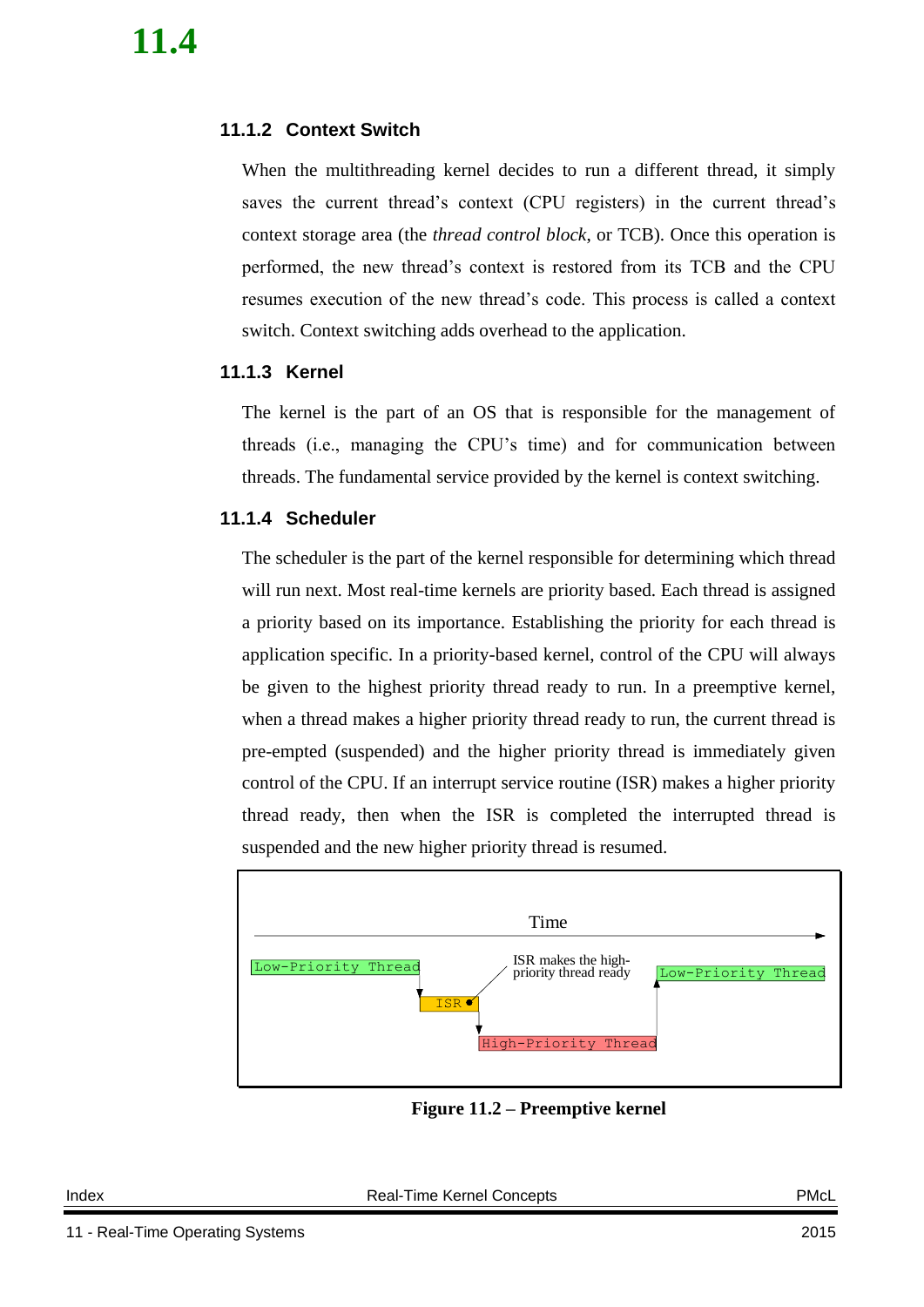With a preemptive kernel, execution of the highest priority thread is deterministic; you can determine *when* the highest priority thread will get control of the CPU.

Application code using a preemptive kernel should not use non-reentrant functions, unless exclusive access to these functions is ensured through the use of mutual exclusion semaphores, because both a low- and a high-priority thread can use a common function. Corruption of data may occur if the higher priority thread preempts a lower priority thread that is using the function.

To summarize, a preemptive kernel always executes the highest priority thread that is ready to run. An interrupt preempts a thread. Upon completion of an ISR, the kernel resumes execution to the highest priority thread ready to run (not the interrupted thread). Thread-level response is optimum and deterministic.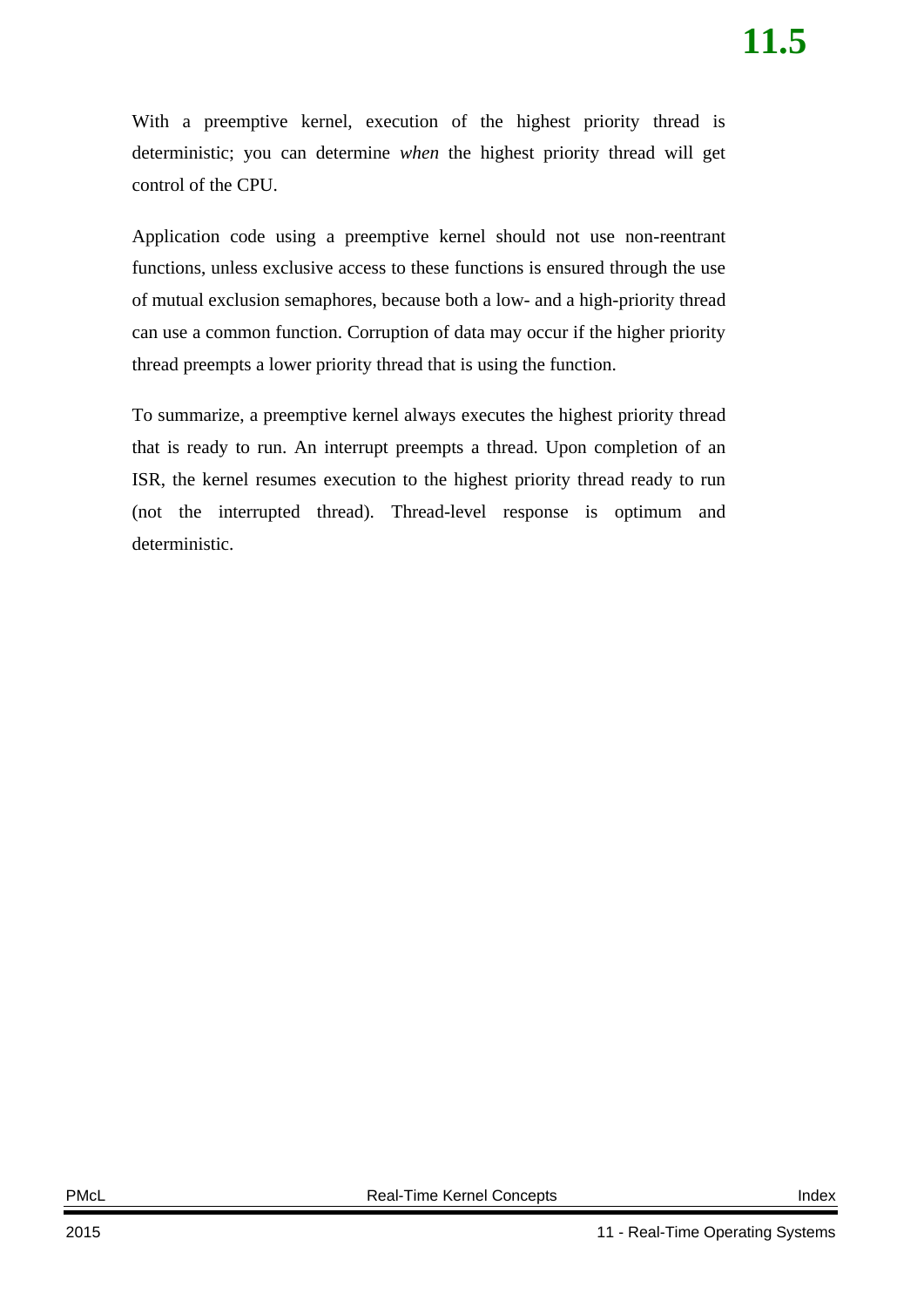## <span id="page-5-0"></span>**11.2 Reentrancy**

A reentrant function can be used by more than one thread without fear of data corruption. A reentrant function can be interrupted at any time and resumed at a later time without loss of data. Reentrant functions either use local variables (i.e., CPU registers or variables on the stack) or protect data when global variables are used. An example of a reentrant function is shown below:

```
char* strcpy(char* dst, const char* src)
{
  char^* ptr = dst;
  while (*dst++ = *src++);
   return ptr;
}
```
Since copies of the arguments to strcpy() are placed on the thread's stack, and the local variable is created on the thread's stack, strcpy() can be invoked by multiple threads without fear that the threads will corrupt each other's pointers.

An example of a non-reentrant function is shown below:

```
static int Temp;
void swap(int* x, int* y)
{
  Temp = *_{X};
  *_{X} = *_{V};
  *_{V} = Temp;
}
```
swap() is a simple function that swaps the contents of its two arguments. Since Temp is a global variable, if the swap() function gets preempted after the first line by a higher priority thread which also uses the swap() function, then when the low priority thread resumes it will use the Temp value that was used by the high priority thread.

You can make swap() reentrant with one of the following techniques:

- Declare Temp local to swap().
- Disable interrupts before the operation and enable them afterwards.
- Use a semaphore.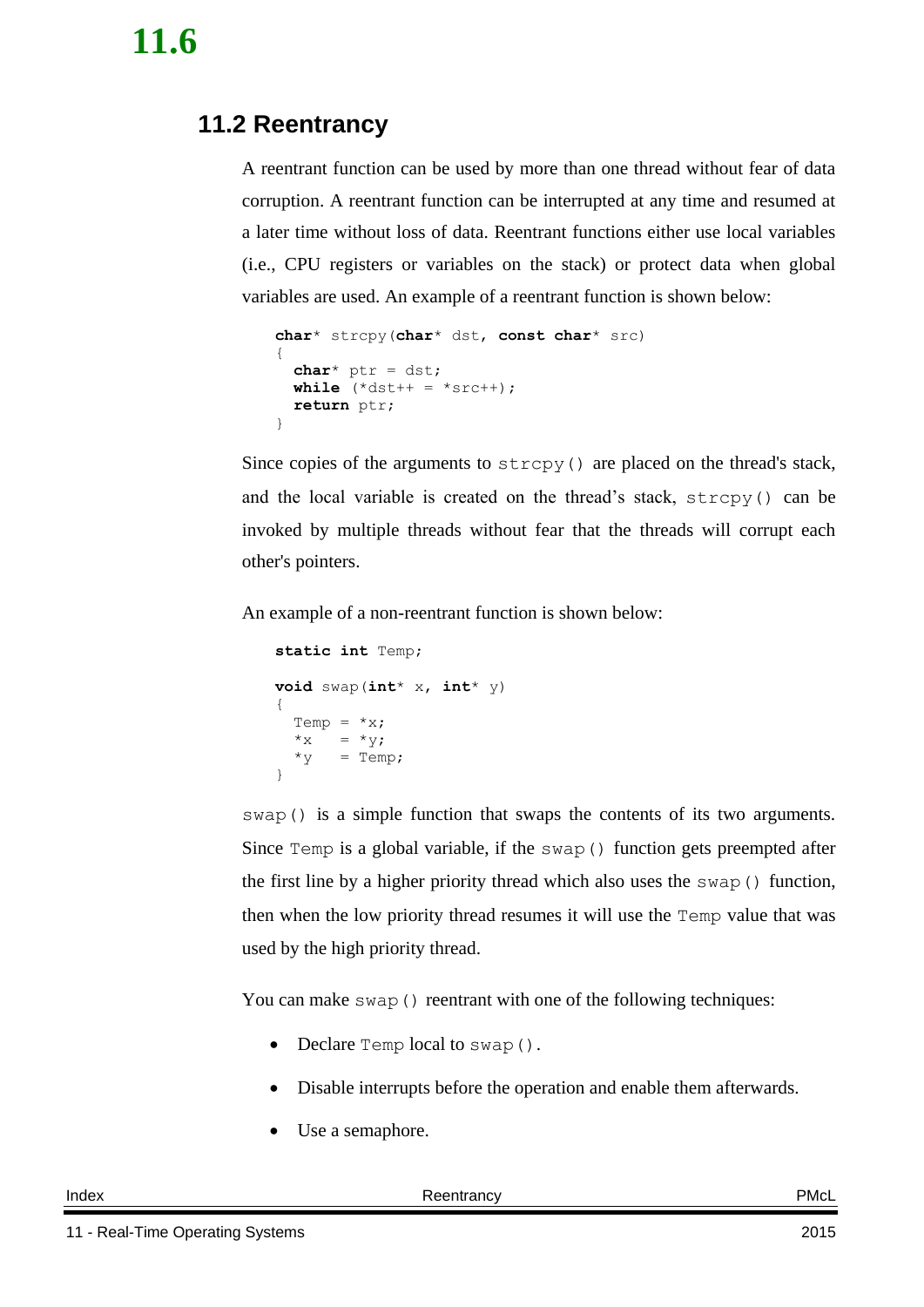### <span id="page-6-0"></span>**11.3 Thread Priority**

A priority is assigned to each thread. The more important the thread, the higher the priority given to it.

### <span id="page-6-1"></span>**11.3.1 Static Priorities**

Thread priorities are said to be static when the priority of each thread does not change during the application's execution. Each thread is thus given a fixed priority at compile time. All the threads and their timing constraints are known at compile time in a system where priorities are static.

### <span id="page-6-2"></span>**11.3.2 Dynamic Priorities**

Thread priorities are said to be dynamic if the priority of threads can be changed during the application's execution; each thread can change its priority at run time. This is a desirable feature to have in a real-time kernel to avoid priority inversions.

### <span id="page-6-3"></span>**11.3.3 Priority Inversions**

Priority inversion is a problem in real-time systems and occurs mostly when you use a real-time kernel. Priority inversion is any situation in which a low priority thread holds a resource while a higher priority thread is ready to use it. In this situation the low priority thread prevents the high priority thread from executing until it releases the resource.

To avoid priority inversion a multithreading kernel should change the priority of a thread automatically to help prevent priority inversions. This is called priority inheritance.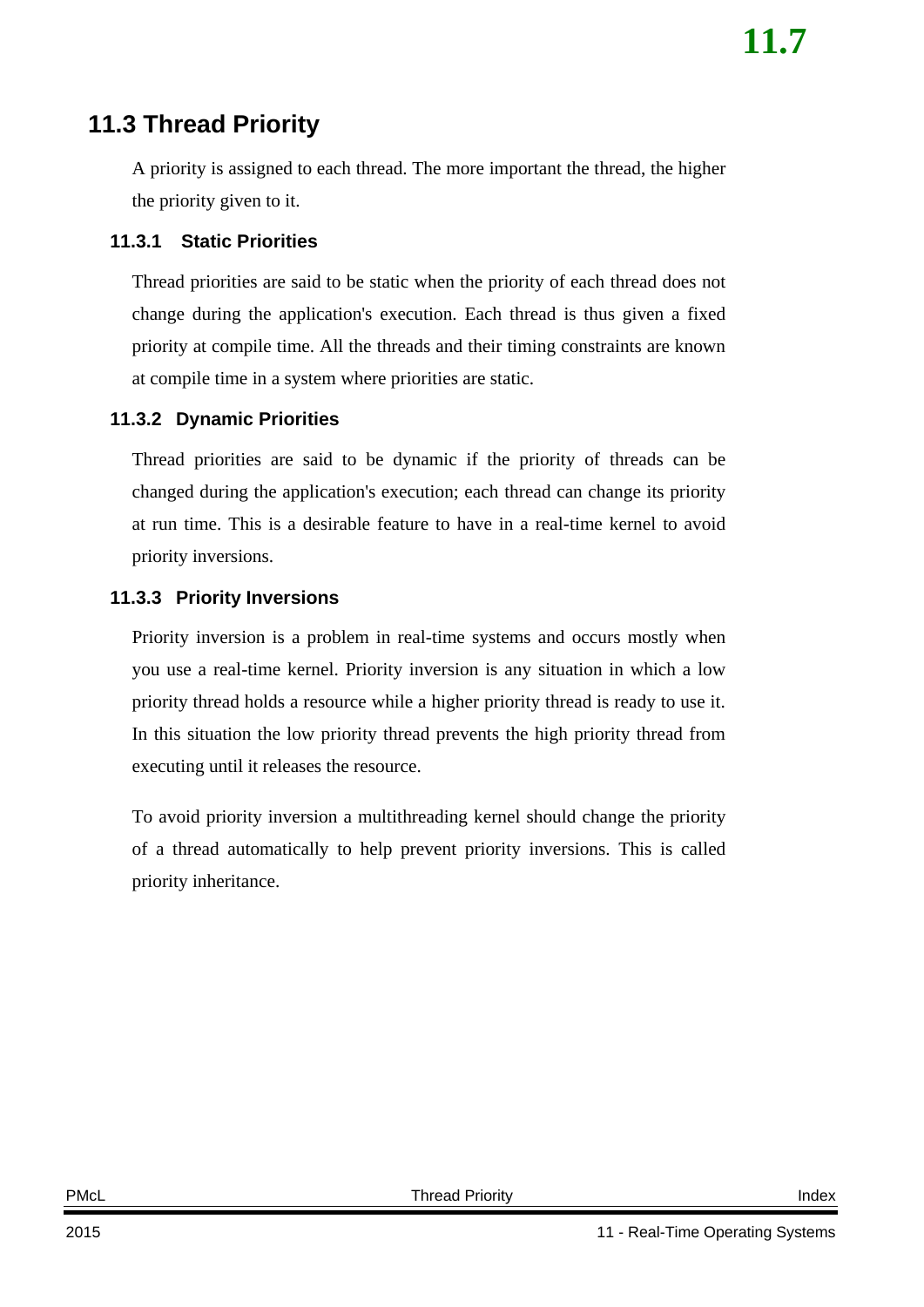## <span id="page-7-0"></span>**11.4 Mutual Exclusion**

The easiest way for threads to communicate with each other is through shared data structures. This is especially easy when all threads exist in a single address space and can reference global variables, pointers, buffers, linked lists, FIFOs, etc. Although sharing data simplifies the exchange of information, you must ensure that each thread has exclusive access to the data to avoid contention and data corruption. The most common methods of obtaining exclusive access to shared resources are:

- disabling interrupts,
- performing test-and-set operations,
- disabling scheduling, and
- using semaphores.

### <span id="page-7-1"></span>**11.4.1 Disabling and Enabling Interrupts**

The easiest and fastest way to gain exclusive access to a shared resource is by disabling and enabling interrupts, as shown in the pseudocode:

```
Disable interrupts;
Access the resource (read/write from/to variables);
Reenable interrupts;
```
Kernels use this technique to access internal variables and data structures. In fact, kernels usually provide two functions that allow you to disable and then enable interrupts from your C code: OS EnterCritical() and OS  $ExitCritical()$ , respectively. You need to use these functions in tandem, as shown below:

```
void Function(void)
{
  OS EnterCritical();
 ·
       /* You can access shared data in here */ ·
  OS ExitCritical();
}
```
You must be careful, however, not to disable interrupts for too long because this affects the response of your system to interrupts. This is known as interrupt latency. You should consider this method when you are changing or copying a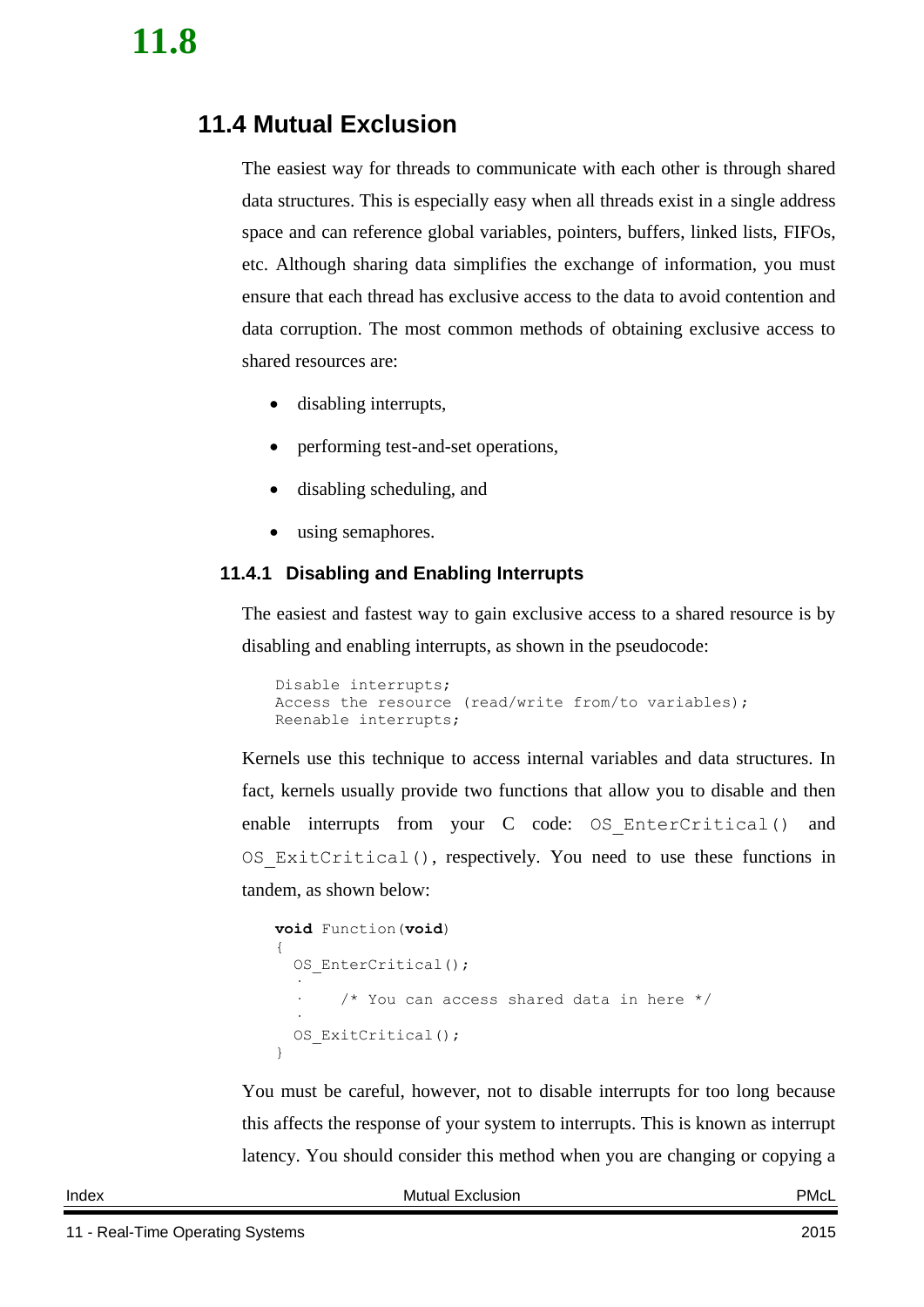few variables. Also, this is the only way that a thread can share variables or data structures with an ISR. In all cases, you should keep interrupts disabled for as little time as possible.

If you use a kernel, you are basically allowed to disable interrupts for as much time as the kernel does without affecting interrupt latency. Obviously, you need to know how long the kernel will disable interrupts.

#### <span id="page-8-0"></span>**11.4.2 Semaphores**

The semaphore was invented by Edgser Dijkstra in the mid-1960s. It is a protocol mechanism offered by most multithreading kernels. Semaphores are used to:

- control access to a shared resource (mutual exclusion).
- signal the occurrence of an event, and
- allow two threads to synchronize their activities.

A semaphore is a key that your code acquires in order to continue execution. If the semaphore is already in use, the requesting thread is suspended until the semaphore is released by its current owner. In other words, the requesting thread says: ''Give me the key. If someone else is using it, I am willing to wait for it!" There are two types of semaphores: binary semaphores and counting semaphores. As its name implies, a binary semaphore can only take two values: 0 or 1. A counting semaphore allows values between 0 and 255, 65535, or 4294967295, depending on whether the semaphore mechanism is implemented using 8, 16, or 32 bits, respectively. The actual size depends on the kernel used. Along with the semaphore's value, the kernel also needs to keep track of threads waiting for the semaphore's availability.

Generally, only three operations can be performed on a semaphore: Create(),  $Wait()$ , and  $Signal()$ . The initial value of the semaphore must be provided when the semaphore is initialized. The waiting list of threads is always initially empty.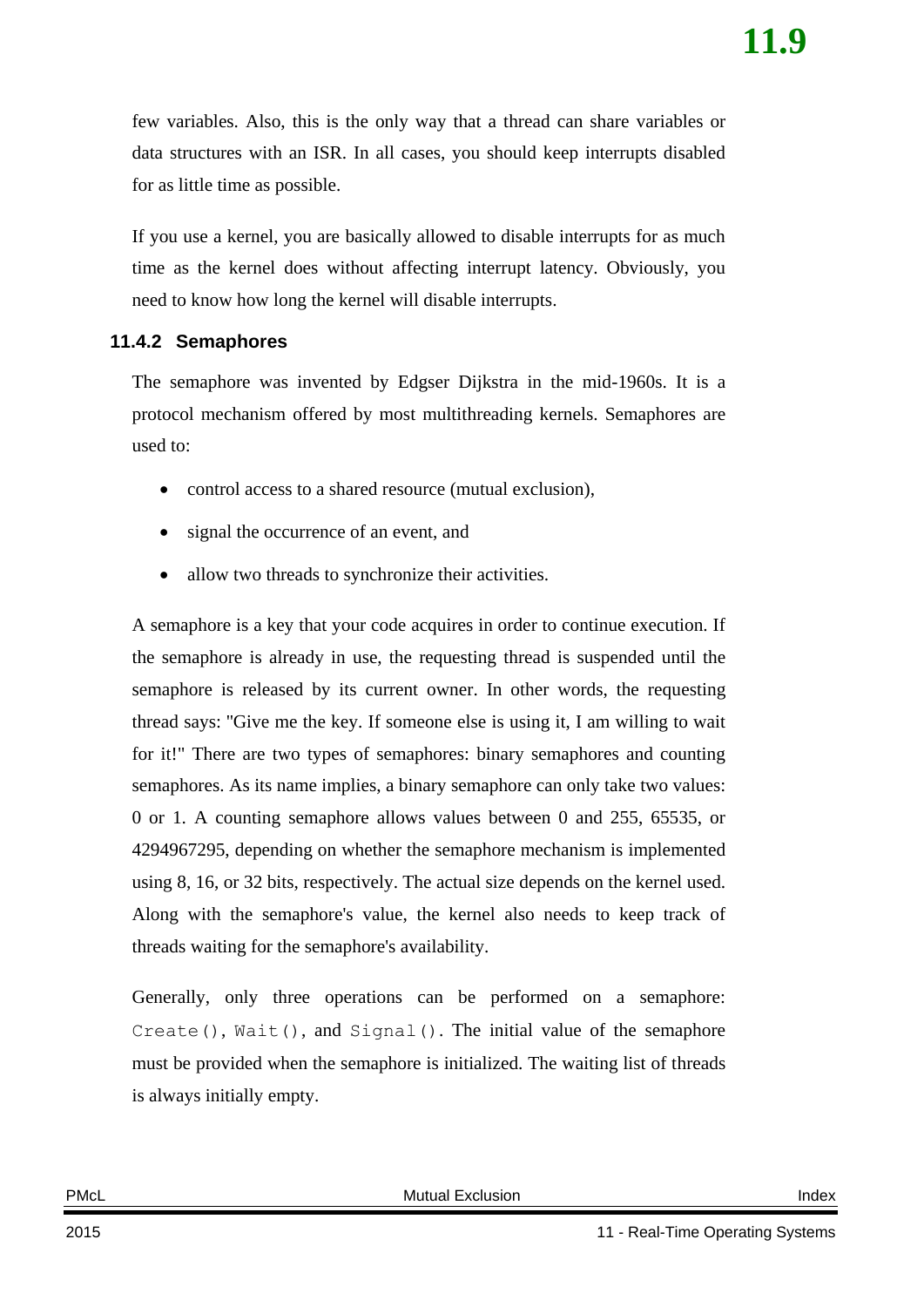A thread desiring the semaphore will perform a Wait() operation. If the semaphore is available (the semaphore value is greater than 0), the semaphore value is decremented and the thread continues execution. If the semaphore's value is 0, the thread performing a  $Wait()$  on the semaphore is placed in a waiting list. Most kernels allow you to specify a timeout; if the semaphore is not available within a certain amount of time, the requesting thread is made ready to run and an error code (indicating that a timeout has occurred) is returned to the caller.

A thread releases a semaphore by performing a Signal() operation. If no thread is waiting for the semaphore, the semaphore value is simply incremented. If any thread is waiting for the semaphore, however, one of the threads is made ready to run and the semaphore value is not incremented; the key is given to one of the threads waiting for it. Depending on the kernel, the thread that receives the semaphore is either:

- the highest priority thread waiting for the semaphore, or
- the first thread that requested the semaphore (First In First Out).

Some kernels have an option that allows you to choose either method when the semaphore is initialized. For the first option, if the readied thread has a higher priority than the current thread (the thread releasing the semaphore), a context switch occurs (with a preemptive kernel) and the higher priority thread resumes execution; the current thread is suspended until it again becomes the highest priority thread ready to run.

[Listing 11.1](#page-10-0) shows how you can share data using a semaphore. Any thread needing access to the same shared data calls OS\_SemaphoreWait(), and when the thread is done with the data, the thread calls OS SemaphoreSignal(). Both of these functions are described later. You should note that a semaphore is an object that needs to be initialized before it is used; for mutual exclusion, a semaphore is initialized to a value of 1. Using a semaphore to access shared data doesn't affect interrupt latency. If an ISR or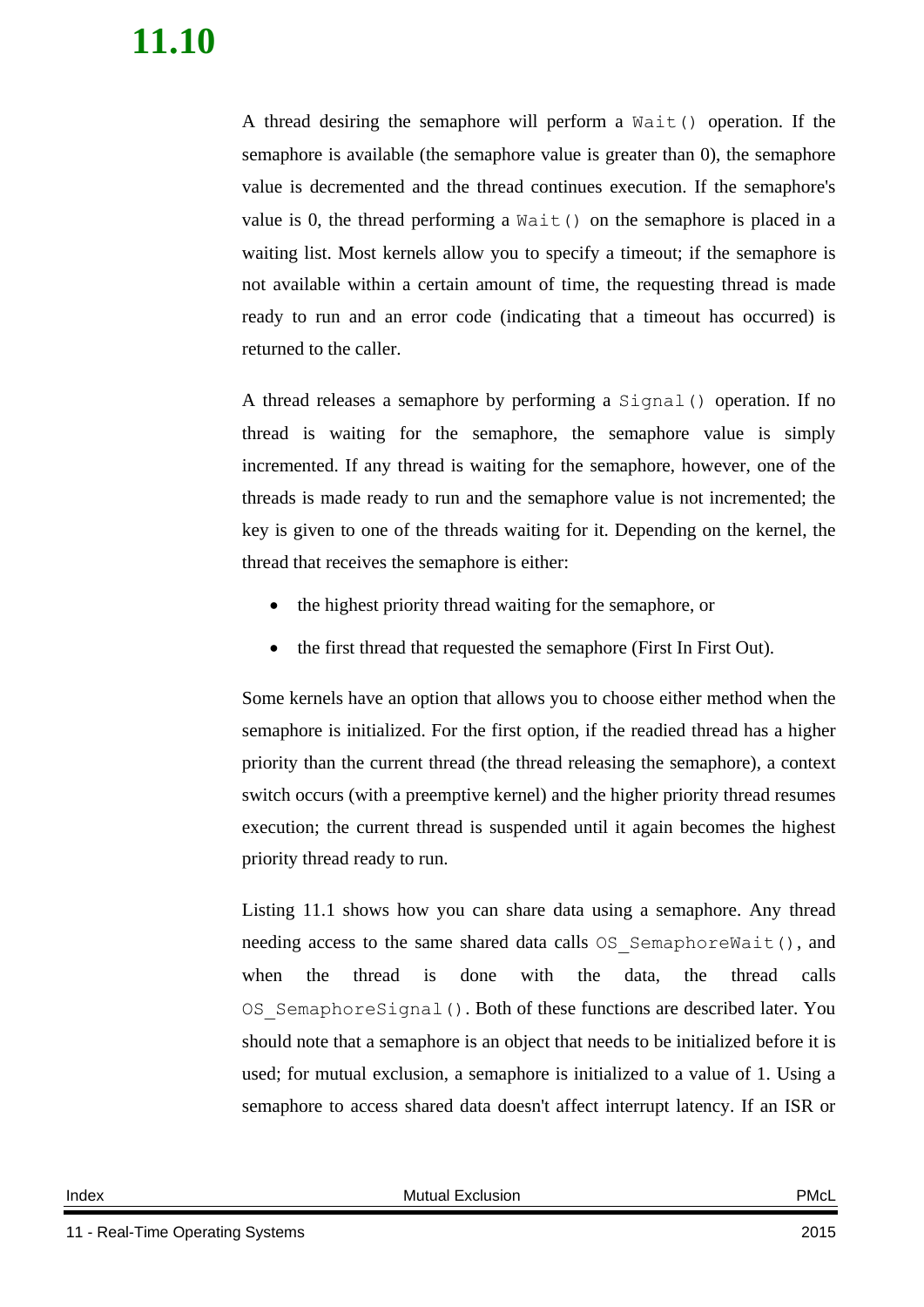the current thread makes a higher priority thread ready to run while accessing shared data, the higher priority thread executes immediately.

```
OS ECB* SharedDataSemaphore;
void Function(void)
{
 OS ERROR error;
  error = OS SemaphoreWait(SharedDataSemaphore, 0);
 ·
        · // You can access shared data in here
        . // (interrupts are recognized)
 ·
  error = OS SemaphoreSignal(SharedDataSemaphore);
}
```
#### **Listing 11.1 – Accessing shared data by obtaining a semaphore**

<span id="page-10-0"></span>Semaphores are especially useful when threads share I/O devices. Imagine what would happen if two threads were allowed to send characters to a printer at the same time. The printer would contain interleaved data from each thread. For instance, the printout from Thread 1 printing "I am Thread 1!" and Thread 2 printing "I am Thread 2!" could result in:

```
"I Ia amm T Threahread d1 !2!"
```
In this case, use a semaphore and initialize it to 1 (i.e., a binary semaphore). The rule is simple: to access the printer each thread first must obtain the resource's semaphore.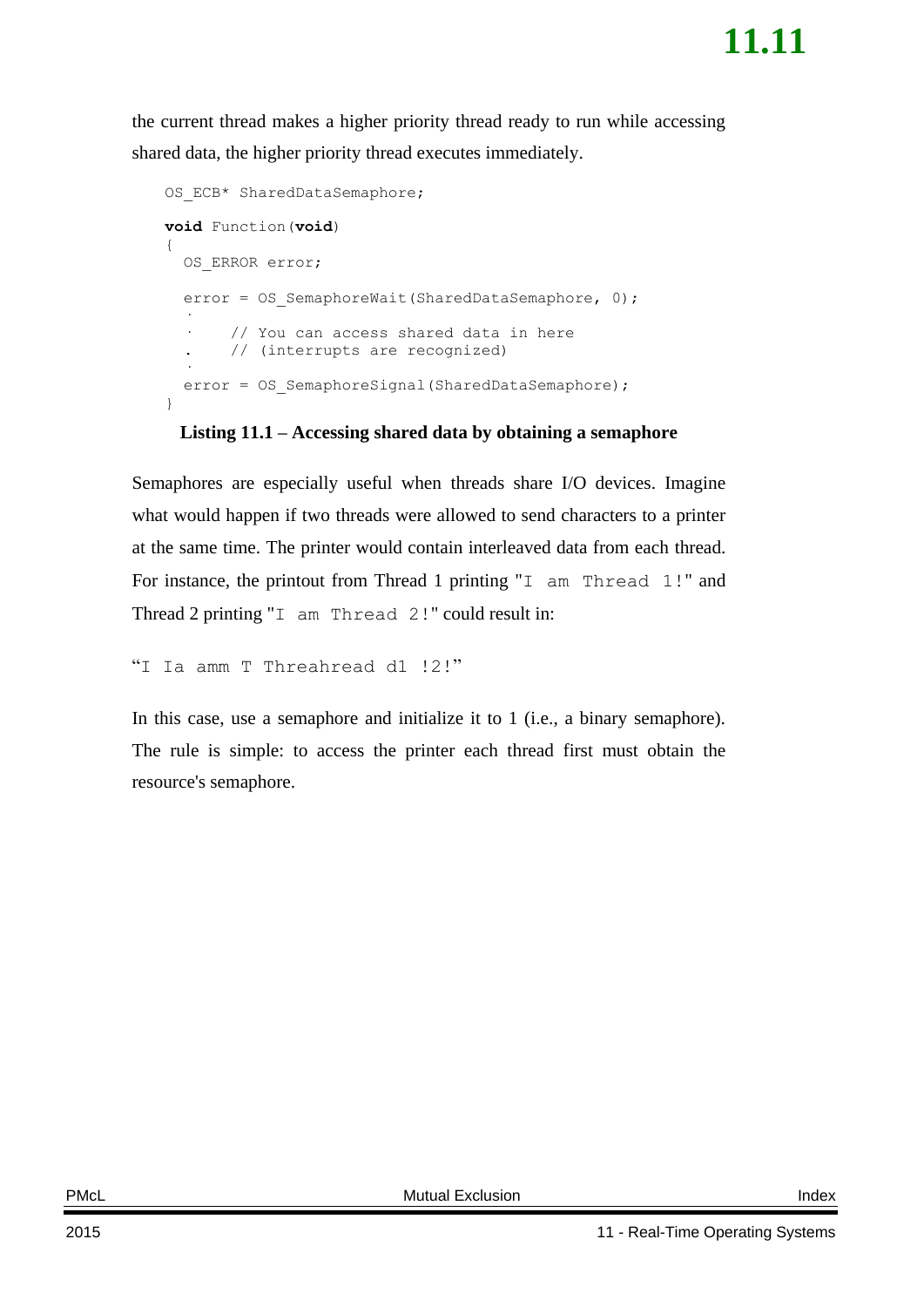[Figure 11.3](#page-11-0) shows threads competing for a semaphore to gain exclusive access to the printer. Note that the semaphore is represented symbolically by a key, indicating that each thread must obtain this key to use the printer.



<span id="page-11-0"></span>**Figure 11.3 – Using a semaphore to get permission to access a printer**

The above example implies that each thread must know about the existence of the semaphore in order to access the resource. There are situations when it is better to encapsulate the semaphore. Each thread would thus not know that it is actually acquiring a semaphore when accessing the resource. For example, the UART port may be used by multiple threads to send commands and receive responses from a PC:





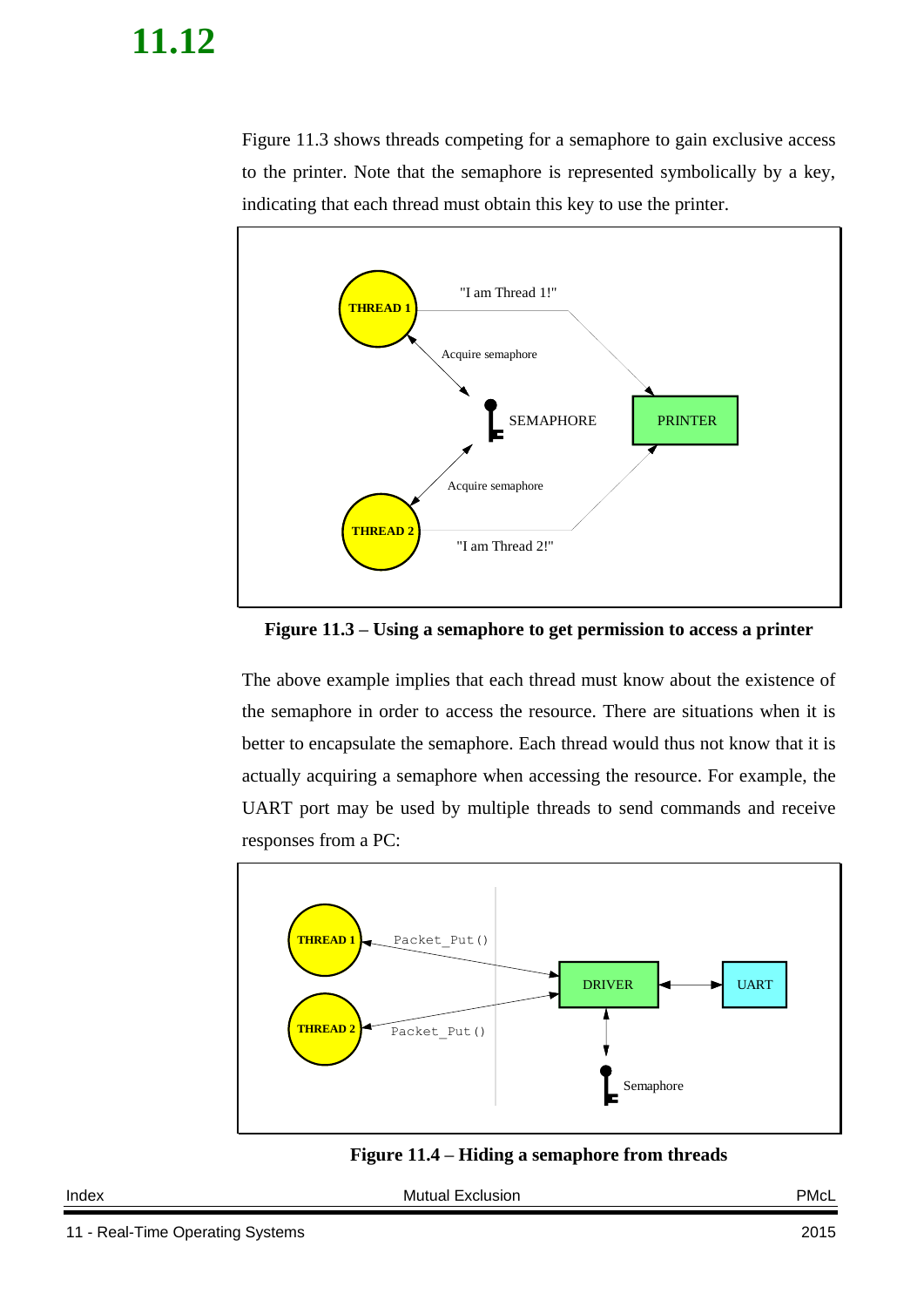The function Packet Put () is called with two arguments: the packet and a timeout in case the device doesn't respond within a certain amount of time. The pseudocode for this function is shown in [Listing 11.2.](#page-12-0)

```
uint8 t Packet Put(TPacket* packet, const uint16 t timeout)
{
  Acquire serial port's semaphore;
   Send packet to device;
  Wait for response (with timeout);
   Release semaphore;
   if (timed out)
     return (error code);
  else
     return (no error);
}
```
#### **Listing 11.2 – Encapsulating a semaphore**

<span id="page-12-0"></span>Each thread that needs to send a packet to the serial port has to call this function. The semaphore is assumed to be initialized to 1 (i.e., available) by the communication driver initialization routine. The first thread that calls Packet Put() acquires the semaphore, proceeds to send the packet, and waits for a response. If another thread attempts to send a command while the port is busy, this second thread is suspended until the semaphore is released. The second thread appears simply to have made a call to a normal function that will not return until the function has performed its duty. When the semaphore is released by the first thread, the second thread acquires the semaphore and is allowed to use the serial port.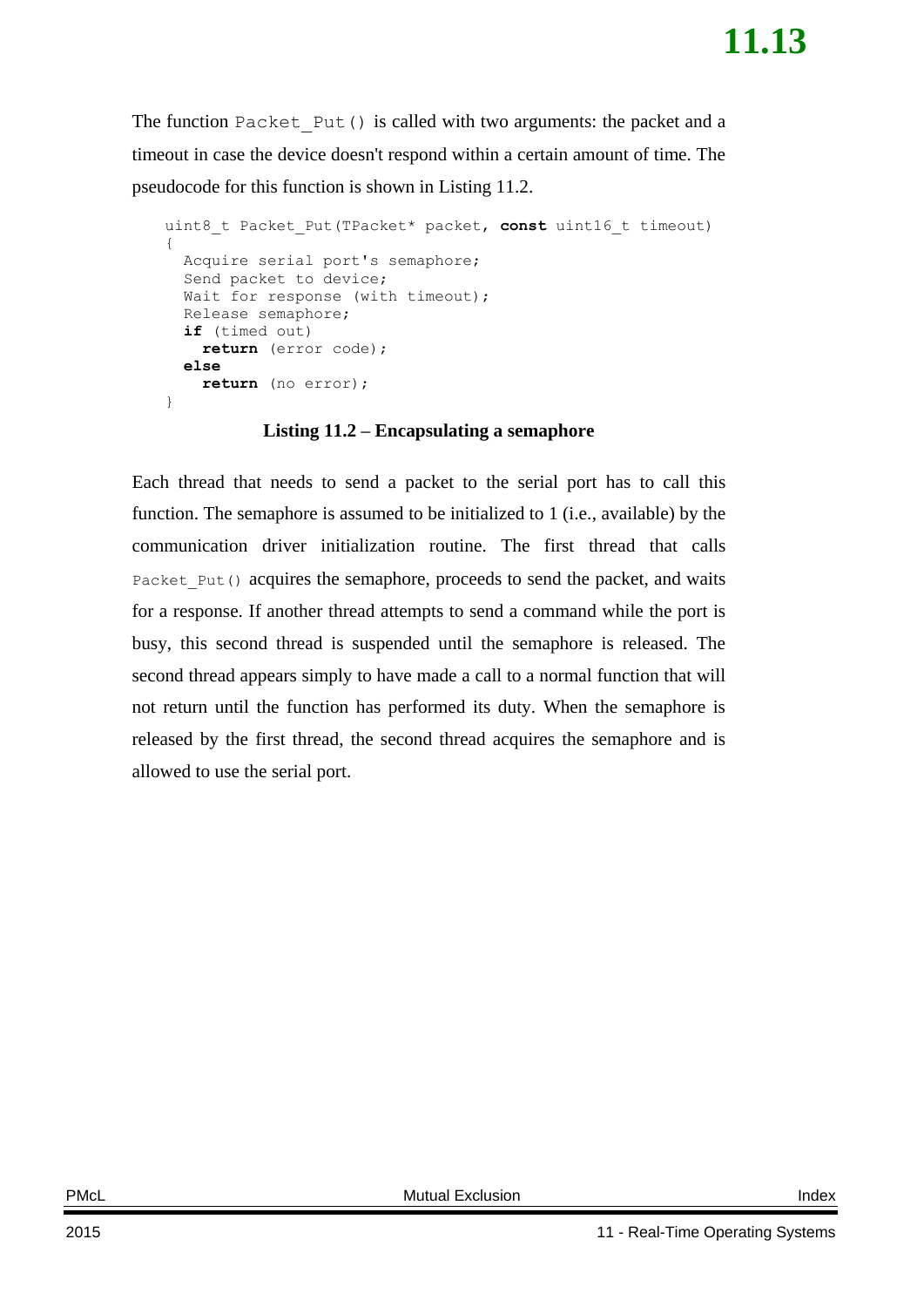A *counting semaphore* is used when a resource can be used by more than one thread at the same time. For example, a counting semaphore is used in the management of a buffer pool as shown in [Figure 11.5.](#page-13-0)



**Figure 11.5 – Using a counting semaphore**

<span id="page-13-0"></span>Assume that the buffer pool initially contains 10 buffers. A thread would obtain a buffer from the buffer manager by calling Buffer\_Request(). When the buffer is no longer needed, the thread would return the buffer to the buffer manager by calling Buffer\_Release(). The pseudocode for these functions is shown in [Listing 11.3.](#page-14-1)

```
BUF* Buffer_Request(void)
{
 BUF* ptr;
  Acquire a semaphore;
  Disable interrupts;
  ptr = BufFreeList;
  BufFreeList = ptr->next;
 Enable interrupts;
  return (ptr);
}
```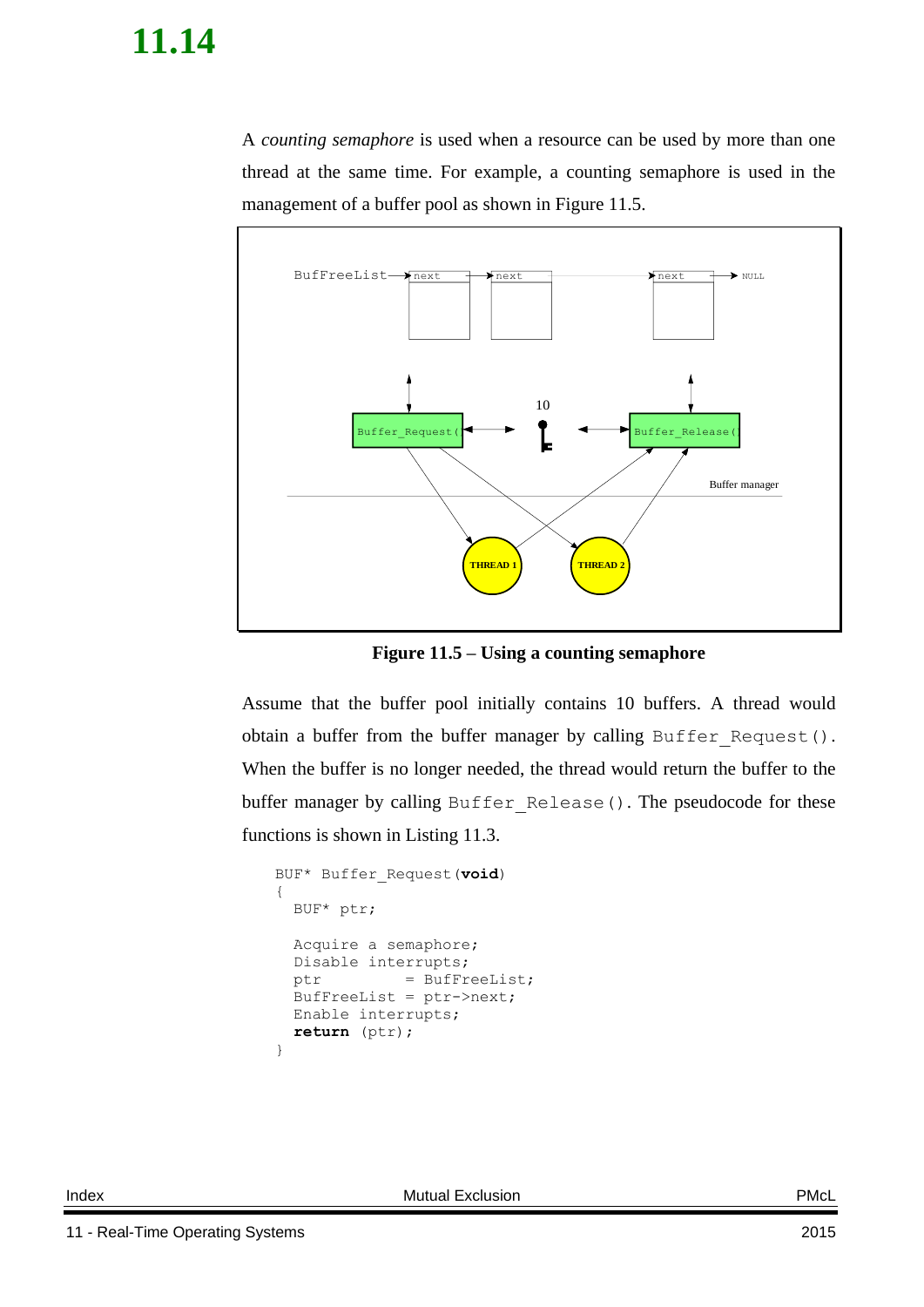```
void Buffer_Release(BUF* ptr)
{
   Disable interrupts;
   ptr->next = BufFreeList;
   BufFreeList = ptr;
   Enable interrupts;
   Release semaphore;
}
```
### **Listing 11.3 – Buffer management using a semaphore**

<span id="page-14-1"></span>The buffer manager will satisfy the first 10 buffer requests because there are 10 keys. When all semaphores are used, a thread requesting a buffer is suspended until a semaphore becomes available. Interrupts are disabled to gain exclusive access to the linked list (this operation is very quick). When a thread is finished with the buffer it acquired, it calls Buffer\_Release() to return the buffer to the buffer manager; the buffer is inserted into the linked list before the semaphore is released. By encapsulating the interface to the buffer manager in Buffer Request() and Buffer Release(), the caller doesn't need to be concerned with the actual implementation details.

<span id="page-14-0"></span>Semaphores are often overused. The use of a semaphore to access a simple shared variable is overkill in most situations. The overhead involved in acquiring and releasing the semaphore can consume valuable time. You can do the job just as efficiently by disabling and enabling interrupts. Suppose that two threads are sharing a 32-bit integer variable. The first thread increments the variable while the other thread clears it. If you consider how long a processor takes to perform either operation, you will realize that you do not need a semaphore to gain exclusive access to the variable. Each thread simply needs to disable interrupts before performing its operation on the variable and enable interrupts when the operation is complete. A semaphore should be used, however, if the variable is a floating-point variable and the microprocessor doesn't support floating point in hardware. In this case, the processing time involved in processing the floating-point variable could have affected interrupt latency if you had disabled interrupts.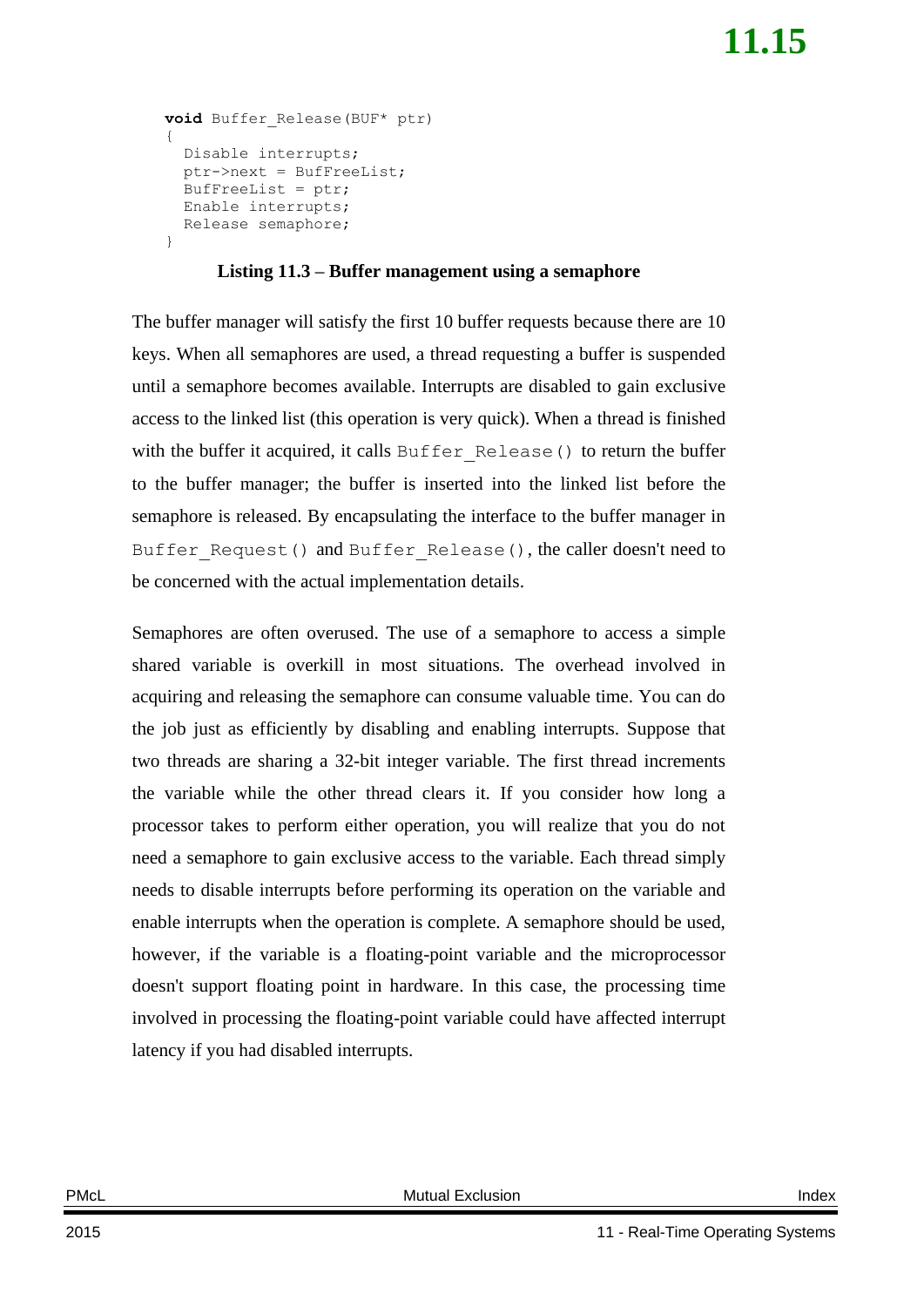### **11.4.3 Deadlock (or Deadly Embrace)**

A *deadlock*, also called a *deadly embrace*, is a situation in which two threads are each unknowingly waiting for resources held by the other. Assume thread T1 has exclusive access to resource R1 and thread T2 has exclusive access to resource R2. If T1 needs exclusive access to R2 and T2 needs exclusive access to R1, neither thread can continue. They are deadlocked. The simplest way to avoid a deadlock is for threads to:

- acquire all resources before proceeding,
- acquire the resources in the same order, and
- release the resources in the reverse order

Most kernels allow you to specify a timeout when acquiring a semaphore. This feature allows a deadlock to be broken. If the semaphore is not available within a certain amount of time, the thread requesting the resource resumes execution. Some form of error code must be returned to the thread to notify it that a timeout occurred. A return error code prevents the thread from thinking it has obtained the resource. Deadlocks generally occur in large multithreading systems, not in embedded systems.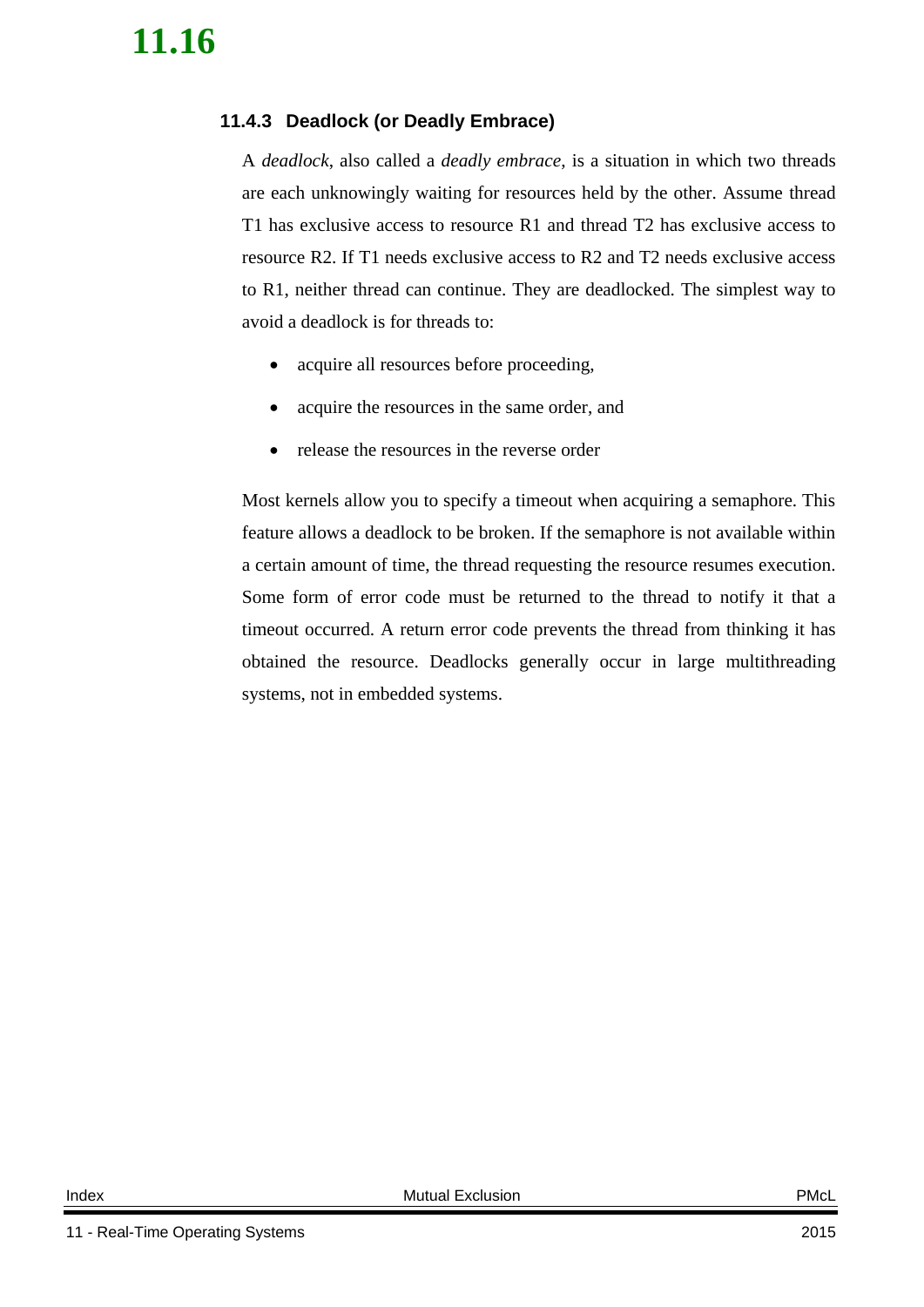## <span id="page-16-0"></span>**11.5 Synchronization**

A thread can be synchronized with an ISR (or another thread when no data is being exchanged) by using a semaphore as shown in [Figure 11.6.](#page-16-1)



**Figure 11.6 – Synchronizing threads and ISRs**

<span id="page-16-1"></span>Note that, in this case, the semaphore is drawn as a flag to indicate that it is used to signal the occurrence of an event (rather than to ensure mutual exclusion, in which case it would be drawn as a key). When used as a synchronization mechanism, the semaphore is initialized to 0. Using a semaphore for this type of synchronization is called a *unilateral rendezvous*. A thread initiates an I/O operation and waits for the semaphore. When the I/O operation is complete, an ISR (or another thread) signals the semaphore and the thread is resumed.

If the kernel supports counting semaphores, the semaphore would accumulate events that have not yet been processed. Note that more than one thread can be waiting for an event to occur. In this case, the kernel could signal the occurrence of the event either to:

- the highest priority thread waiting for the event to occur or
- the first thread waiting for the event.

Depending on the application, more than one ISR or thread could signal the occurrence of the event.

PMcL **CONFIDENTIAL Synchronization** CONFIDENTIAL Synchronization **Index**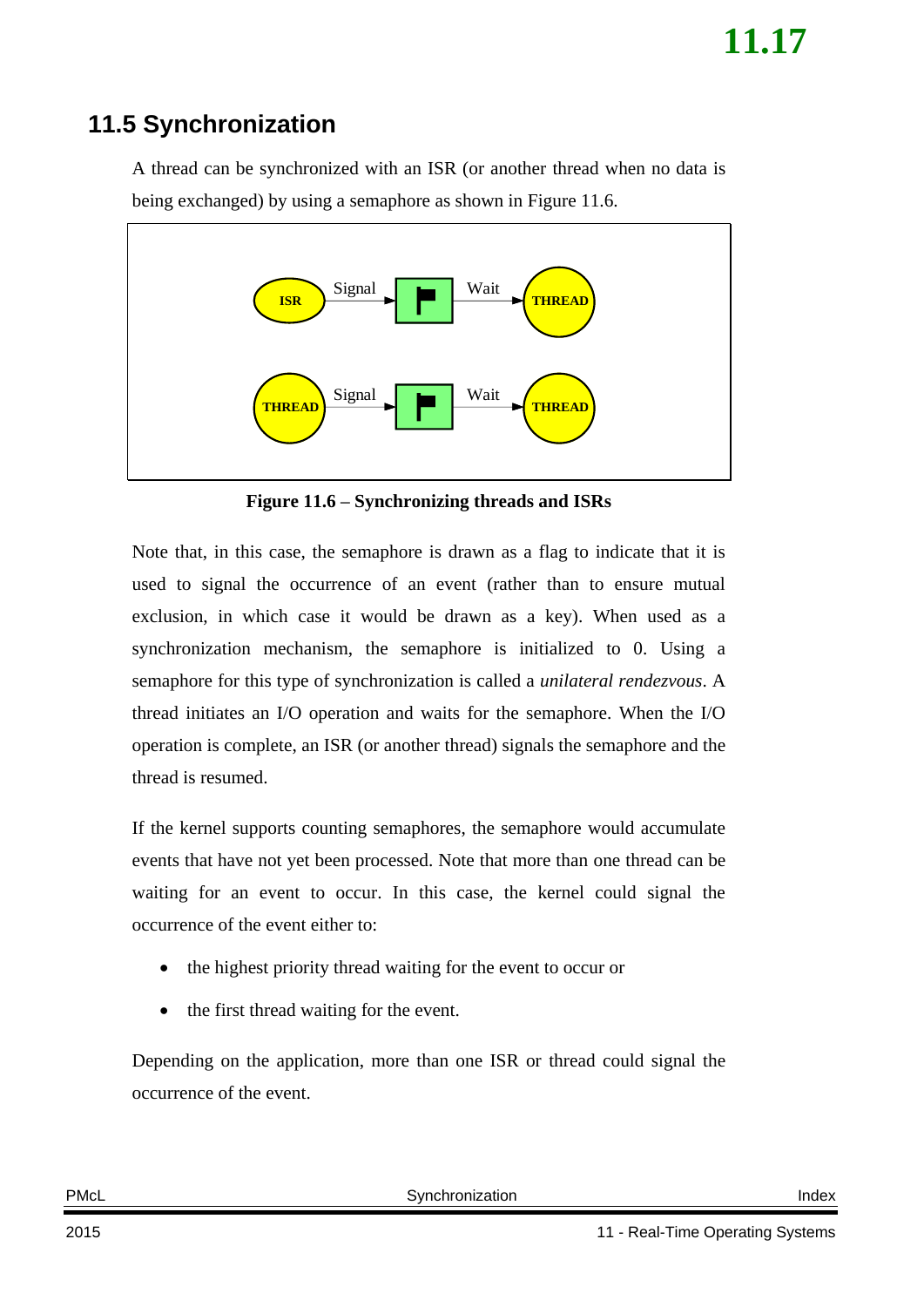Two threads can synchronize their activities by using two semaphores, as shown in [Figure 11.7.](#page-17-0) This is called a *bilateral rendezvous*. A bilateral rendezvous is similar to a unilateral rendezvous, except both threads must synchronize with one another before proceeding.



**Figure 11.7 – Threads synchronizing their activities**

<span id="page-17-0"></span>For example, two threads are executing as shown in [Listing 11.4.](#page-17-1) When the first thread reaches a certain point, it signals the second thread (1) then waits for a return signal (2). Similarly, when the second thread reaches a certain point, it signals the first thread (3) and waits for a return signal (4). At this point, both threads are synchronized with each other. A bilateral rendezvous cannot be performed between a thread and an ISR because an ISR cannot wait on a semaphore.

```
void Thread1(void)
{
  for (;;)
  {
    Perform operation 1;
   Signal thread #2; (1)
   Wait for signal from thread #2; (2)
    Continue operation 1;
  }
}
void Thread2(void)
{
  for (;;)
   {
    Perform operation 2;
   Signal thread #1; (3)
   Wait for signal from thread #1; (4)
    Continue operation 2;
   }
}
```
#### <span id="page-17-1"></span>**Listing 11.4 – Bilateral rendezvous**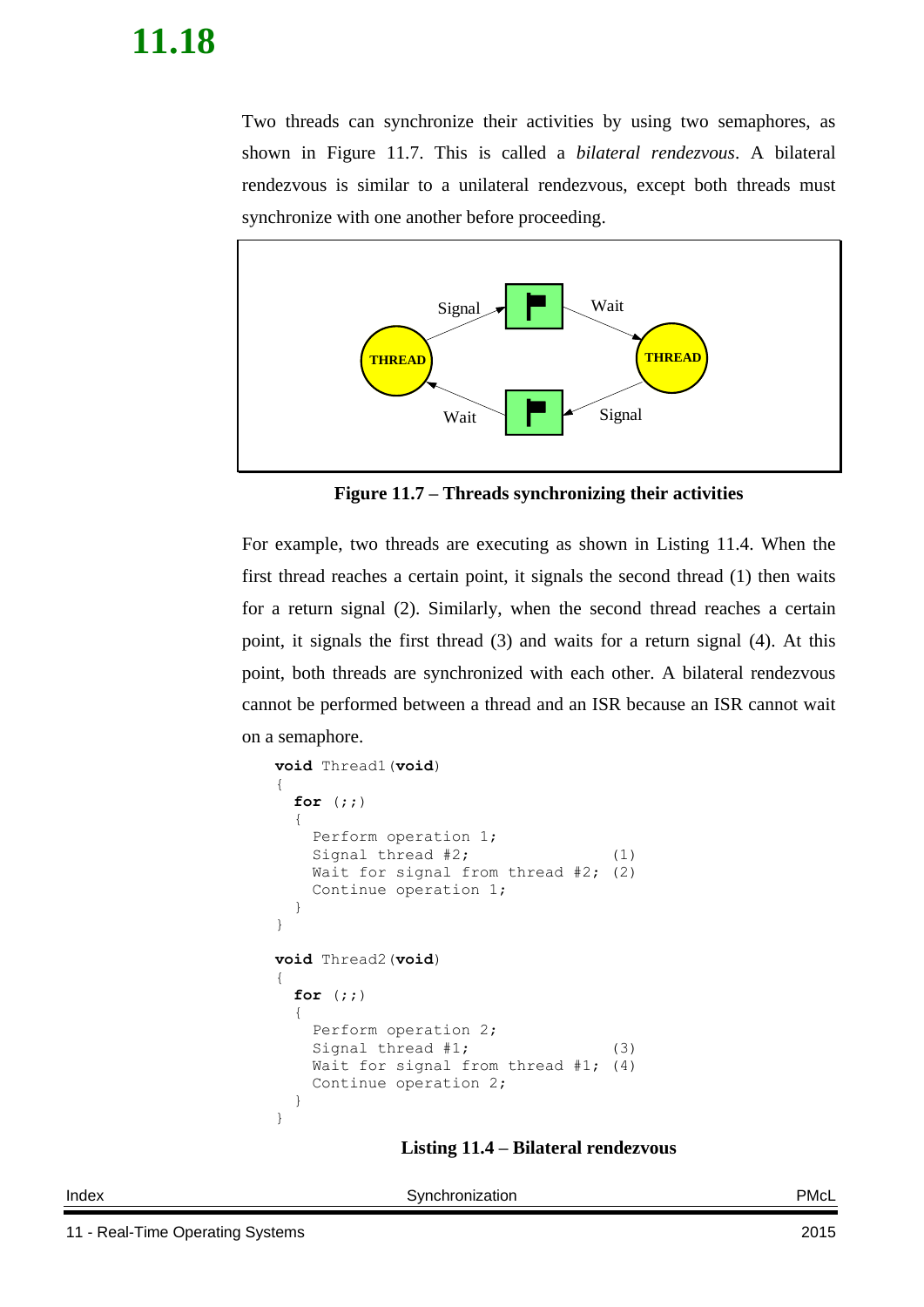### <span id="page-18-0"></span>**11.6 Interthread Communication**

It is sometimes necessary for a thread or an ISR to communicate information to another thread. This information transfer is called interthread communication. Information may be communicated between threads in two ways: through global data or by sending messages.

When using global variables, each thread or ISR must ensure that it has exclusive access to the variables. If an ISR is involved, the only way to ensure exclusive access to the common variables is to disable interrupts. If two threads are sharing data, each can gain exclusive access to the variables either by disabling and enabling interrupts or with the use of a semaphore (as we have seen). Note that a thread can only communicate information to an ISR by using global variables. A thread is not aware when a global variable is changed by an ISR, unless the ISR signals the thread by using a semaphore or unless the thread polls the contents of the variable periodically. To correct this situation, you should consider using either a message mailbox or a message queue.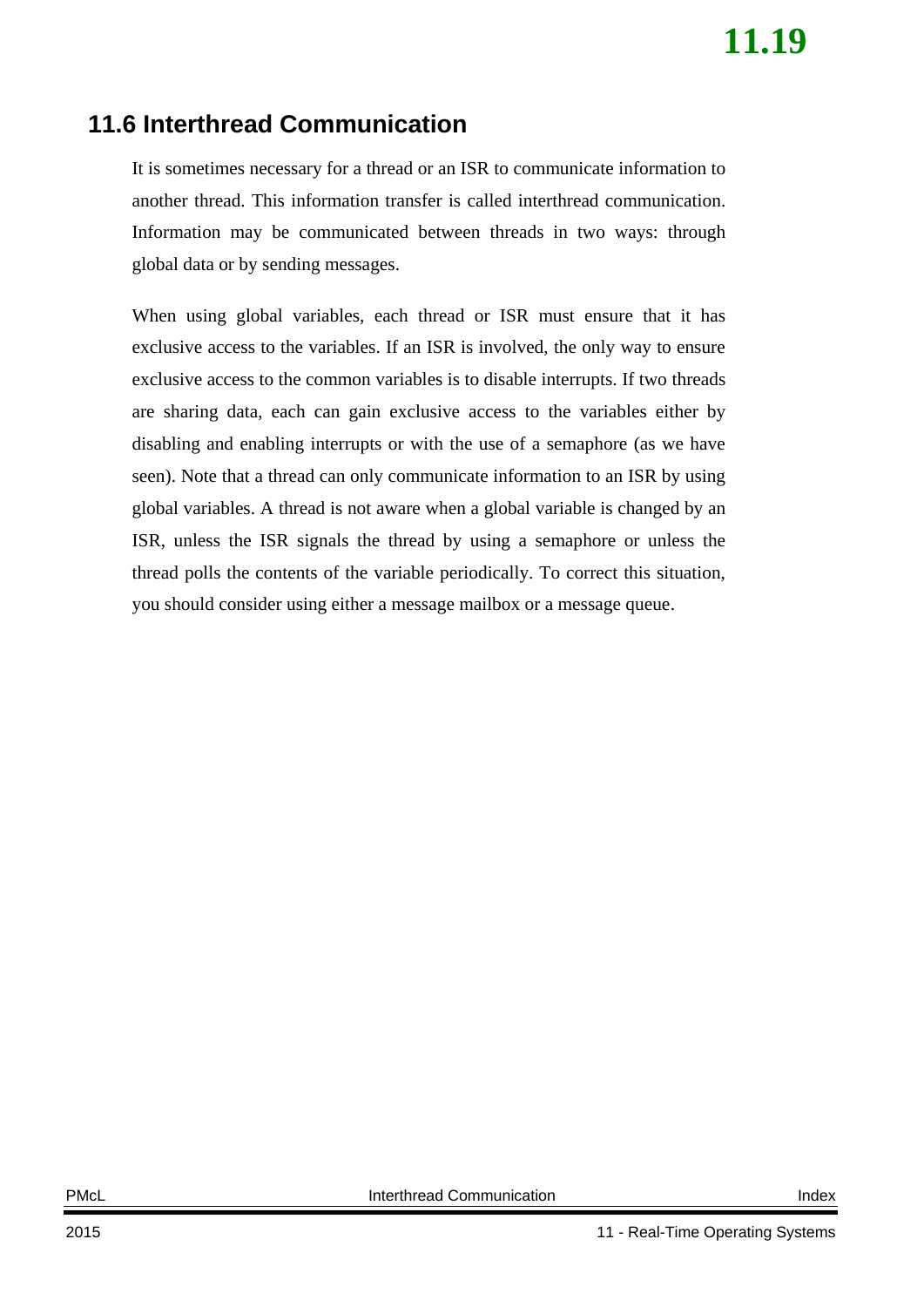### <span id="page-19-0"></span>**11.6.1 Message Mailboxes**

Messages can be sent to a thread through kernel services. A Message Mailbox, also called a message exchange, is typically a pointer-size variable. Through a service provided by the kernel, a thread or an ISR can deposit a message (the pointer) into this mailbox. Similarly, one or more threads can receive messages through a service provided by the kernel. Both the sending thread and receiving thread agree on what the pointer is actually pointing to.

A waiting list is associated with each mailbox in case more than one thread wants to receive messages through the mailbox. A thread desiring a message from an empty mailbox is suspended and placed on the waiting list until a message is received. Typically, the kernel allows the thread waiting for a message to specify a timeout. If a message is not received before the timeout expires, the requesting thread is made ready to run and an error code (indicating that a timeout has occurred) is returned to it. When a message is deposited into the mailbox, either the highest priority thread waiting for the message is given the message (priority based) or the first thread to request a message is given the message (First-In-First-Out, or FIFO). [Figure 11.8](#page-19-1) shows a thread depositing a message into a mailbox. Note that the mailbox is represented by an I-beam and the timeout is represented by an hourglass. The number next to the hourglass represents the number of clock ticks the thread will wait for a message to arrive.

<span id="page-19-1"></span>

**Figure 11.8 – Message mailbox**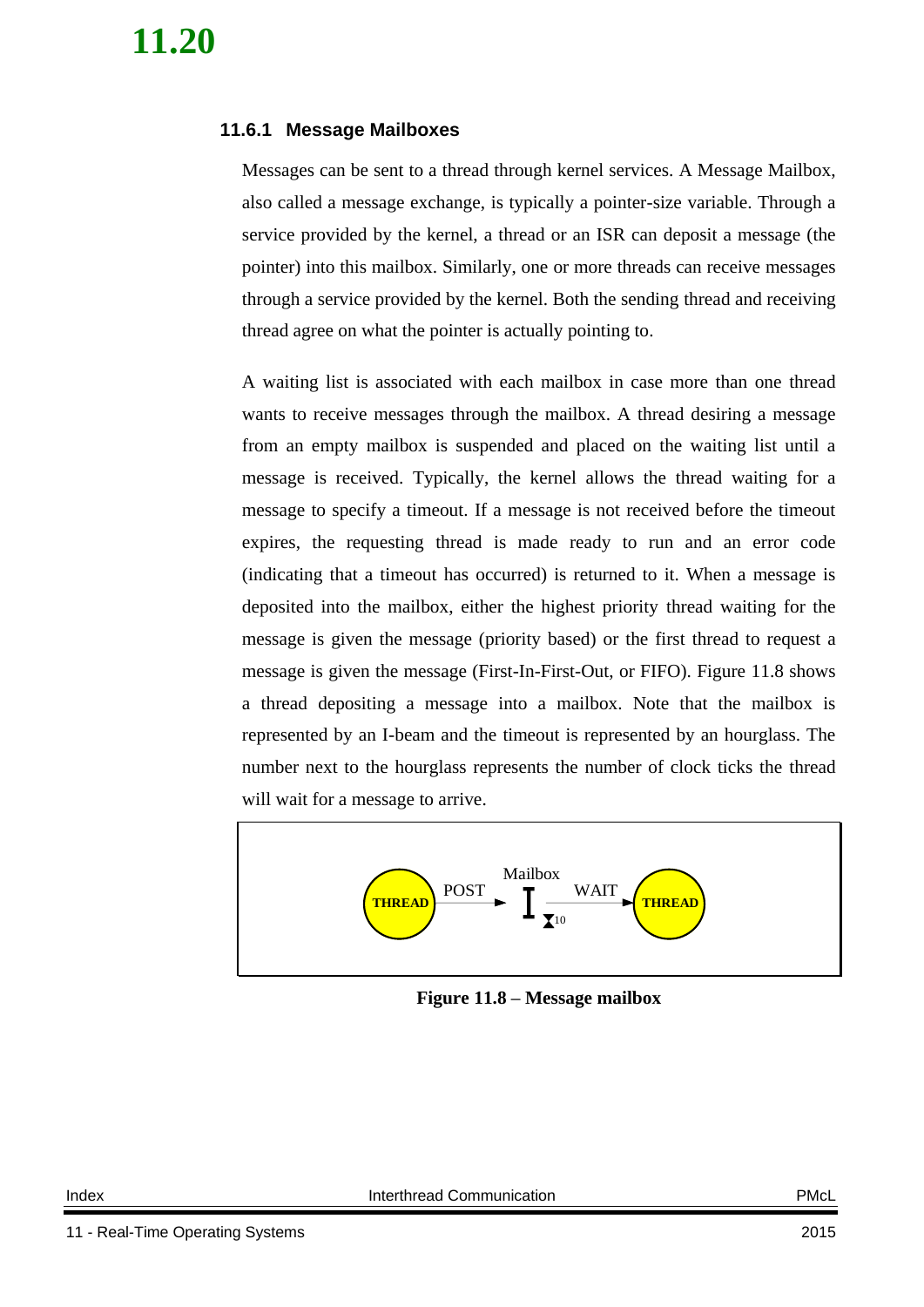Kernels typically provide the following mailbox services:

- Initialize the contents of a mailbox. The mailbox initially may or may not contain a message.
- Deposit a message into the mailbox (POST).
- Wait for a message to be deposited into the mailbox (WAIT).
- Get a message from a mailbox if one is present, but do not suspend the caller if the mailbox is empty (ACCEPT). If the mailbox contains a message, the message is extracted from the mailbox. A return code is used to notify the caller about the outcome of the call.

Message mailboxes can also simulate binary semaphores. A message in the mailbox indicates that the resource is available, and an empty mailbox indicates that the resource is already in use by another thread.

### <span id="page-20-0"></span>**11.6.2 Message Queues**

A message queue is used to send one or more messages to a thread. A message queue is basically an array of mailboxes. Through a service provided by the kernel, a thread or an ISR can deposit a message (the pointer) into a message queue. Similarly, one or more threads can receive messages through a service provided by the kernel. Both the sending thread and receiving thread agree as to what the pointer is actually pointing to. Generally, the first message inserted in the queue will be the first message extracted from the queue (FIFO).

As with the mailbox, a waiting list is associated with each message queue, in case more than one thread is to receive messages through the queue. A thread desiring a message from an empty queue is suspended and placed on the waiting list until a message is received. Typically, the kernel allows the thread waiting for a message to specify a timeout. If a message is not received before the timeout expires, the requesting thread is made ready to run and an error code (indicating a timeout has occurred) is returned to it. When a message is deposited into the queue, either the highest priority thread or the first thread to wait for the message is given the message. [Figure 11.9](#page-21-0) shows an ISR (Interrupt Service Routine) depositing a message into a queue. Note that the queue is

PMcL **Interthread Communication** Interthread Communication **Index**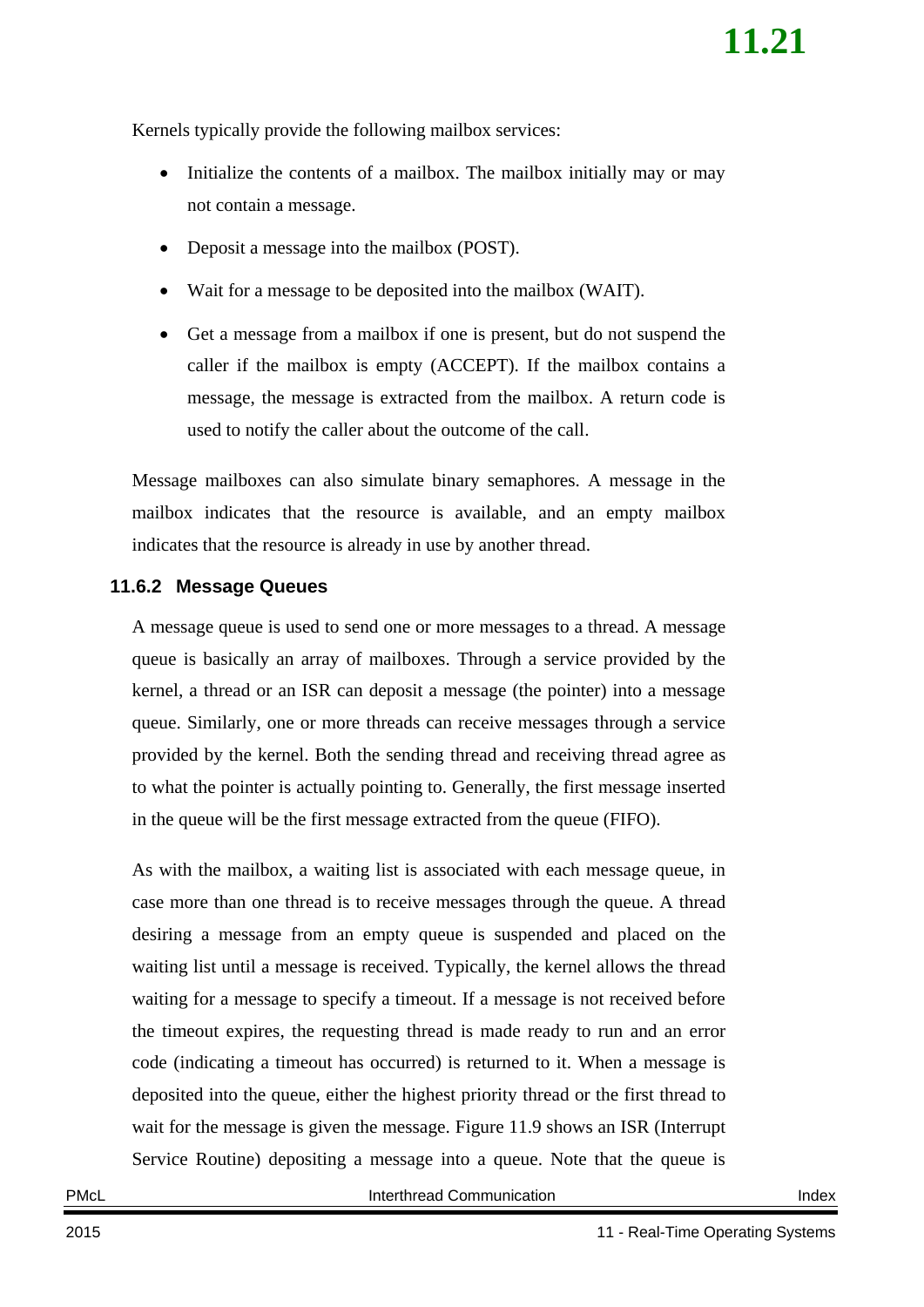represented graphically by a double I-beam. The ''10" indicates the number of messages that can accumulate in the queue. A "0" next to the hourglass indicates that the thread will wait forever for a message to arrive.



**Figure 11.9 – Message queue**

<span id="page-21-0"></span>Kernels typically provide the message queue services listed below.

- Initialize the queue. The queue is always assumed to be empty after initialization.
- Deposit a message into the queue (POST).
- Wait for a message to be deposited into the queue (WAIT).
- Get a message from a queue if one is present, but do not suspend the caller if the queue is empty (ACCEPT). If the queue contains a message, the message is extracted from the queue. A return code is used to notify the caller about the outcome of the call.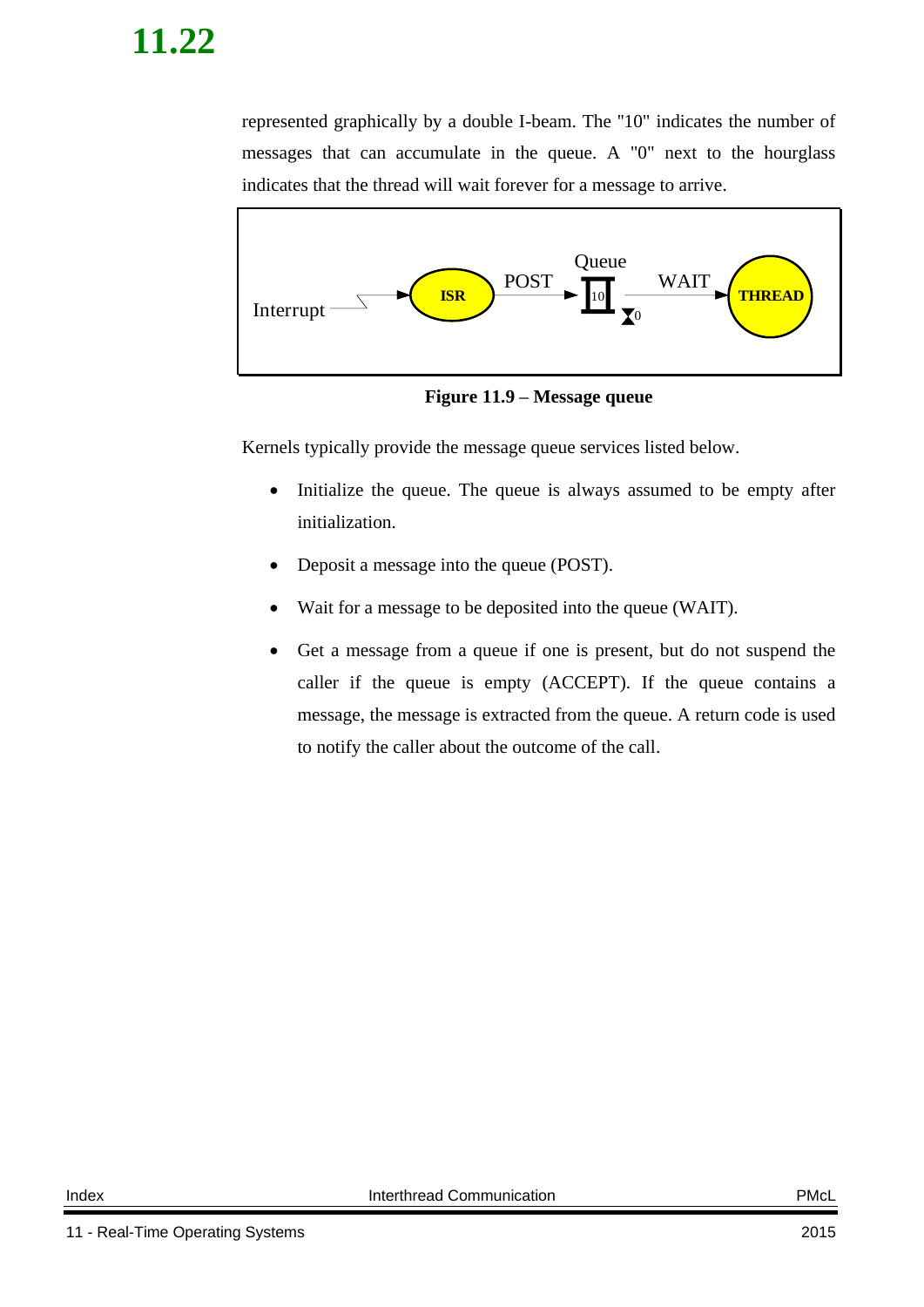## <span id="page-22-0"></span>**11.7 Interrupts**

An interrupt is a hardware mechanism used to inform the CPU that an asynchronous event has occurred. When an interrupt is recognized, the CPU saves all of its context (i.e., registers) and jumps to a special subroutine called an Interrupt Service Routine, or ISR. The ISR processes the event, and upon completion of the ISR, the program returns to:

- the background for a foreground / background system,
- the interrupted thread for a non-preemptive kernel, or
- the highest priority thread ready to run for a preemptive kernel.

Interrupts allow a microprocessor to process events when they occur. This prevents the microprocessor from continuously polling an event to see if it has occurred. Microprocessors allow interrupts to be ignored and recognized through the use of two special instructions: disable interrupts and enable interrupts, respectively. In a real-time environment, interrupts should be disabled as little as possible. Disabling interrupts affects interrupt latency and may cause interrupts to be missed. Processors generally allow interrupts to be nested. This means that while servicing an interrupt, the processor will recognize and service other (more important) interrupts, as shown in [Figure](#page-22-1)  [11.10.](#page-22-1)



**Figure 11.10 – Interrupt nesting**

<span id="page-22-1"></span>

| PMcL | terrunts | าdex |
|------|----------|------|
|      |          |      |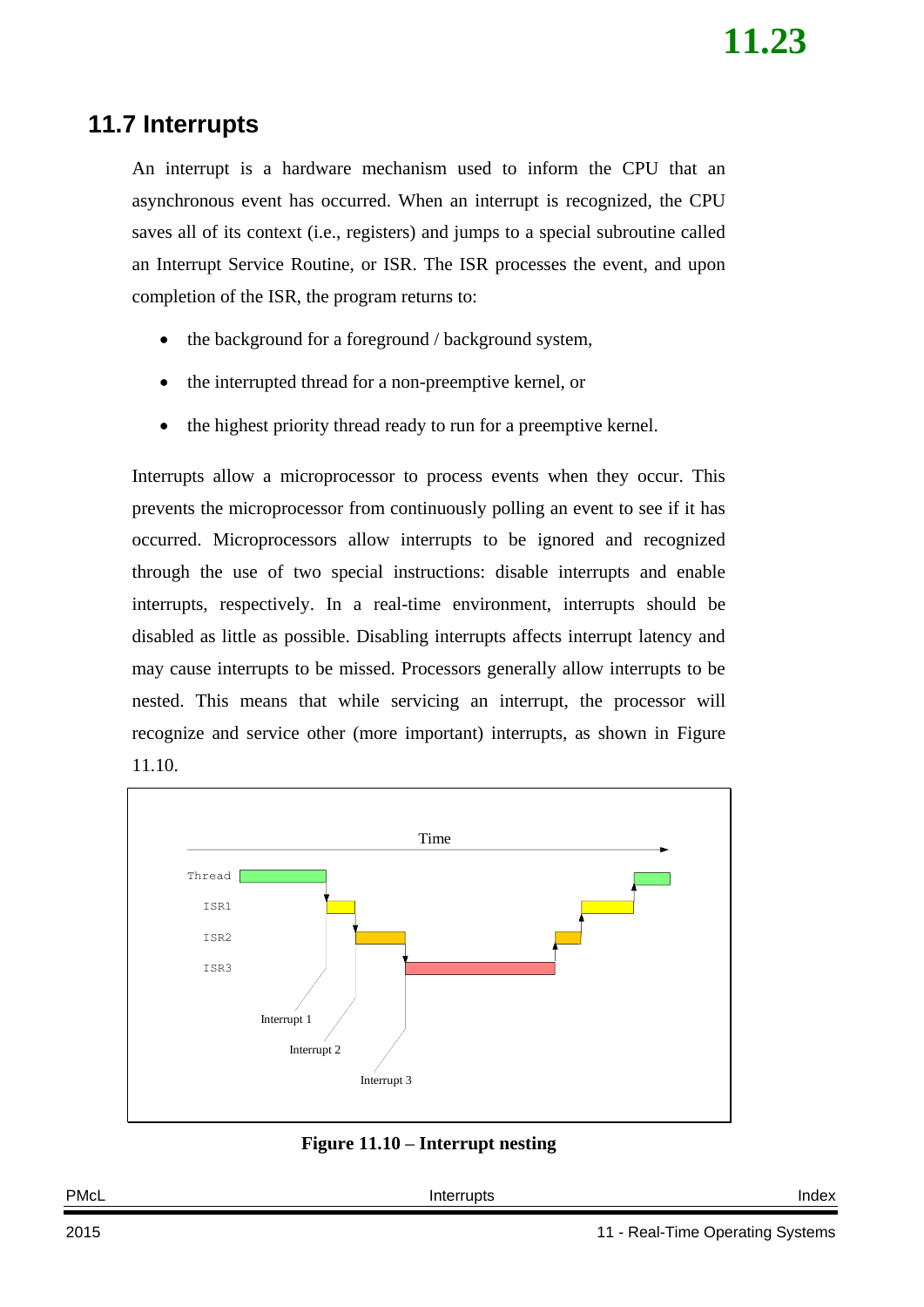### <span id="page-23-0"></span>**11.7.1 Interrupt Latency**

Probably the most important specification of a real-time kernel is the amount of time interrupts are disabled. All real-time systems disable interrupts to manipulate critical sections of code and reenable interrupts when the critical section has executed. The longer interrupts are disabled, the higher the interrupt latency. Interrupt latency is given by Eq. [\(11.1\).](#page-23-2)

Interrupt latency

= Maximum amount of time interrupts are disabled (11.1)

<span id="page-23-2"></span>+ Time to start executing the first instruction in the ISR

### <span id="page-23-1"></span>**11.7.2 Interrupt Response**

Interrupt response is defined as the time between the reception of the interrupt and the start of the user code that handles the interrupt. The interrupt response time accounts for all the overhead involved in handling an interrupt.

For a foreground / background system, the user ISR code is executed immediately. The response time is given by Eq. [\(11.2\).](#page-23-3)

Interrupt response time

```
= Interrupt latency (11.2)
```
For a preemptive kernel, a special function provided by the kernel needs to be called. This function notifies the kernel that an ISR is in progress and allows the kernel to keep track of interrupt nesting. This function is called OS\_ISREnter(). The response time to an interrupt for a preemptive kernel is given by Eq.  $(11.3)$ .

Interrupt response time

= Interrupt latency

<span id="page-23-4"></span>+ Execution time of the kernel ISR entry function (11.3)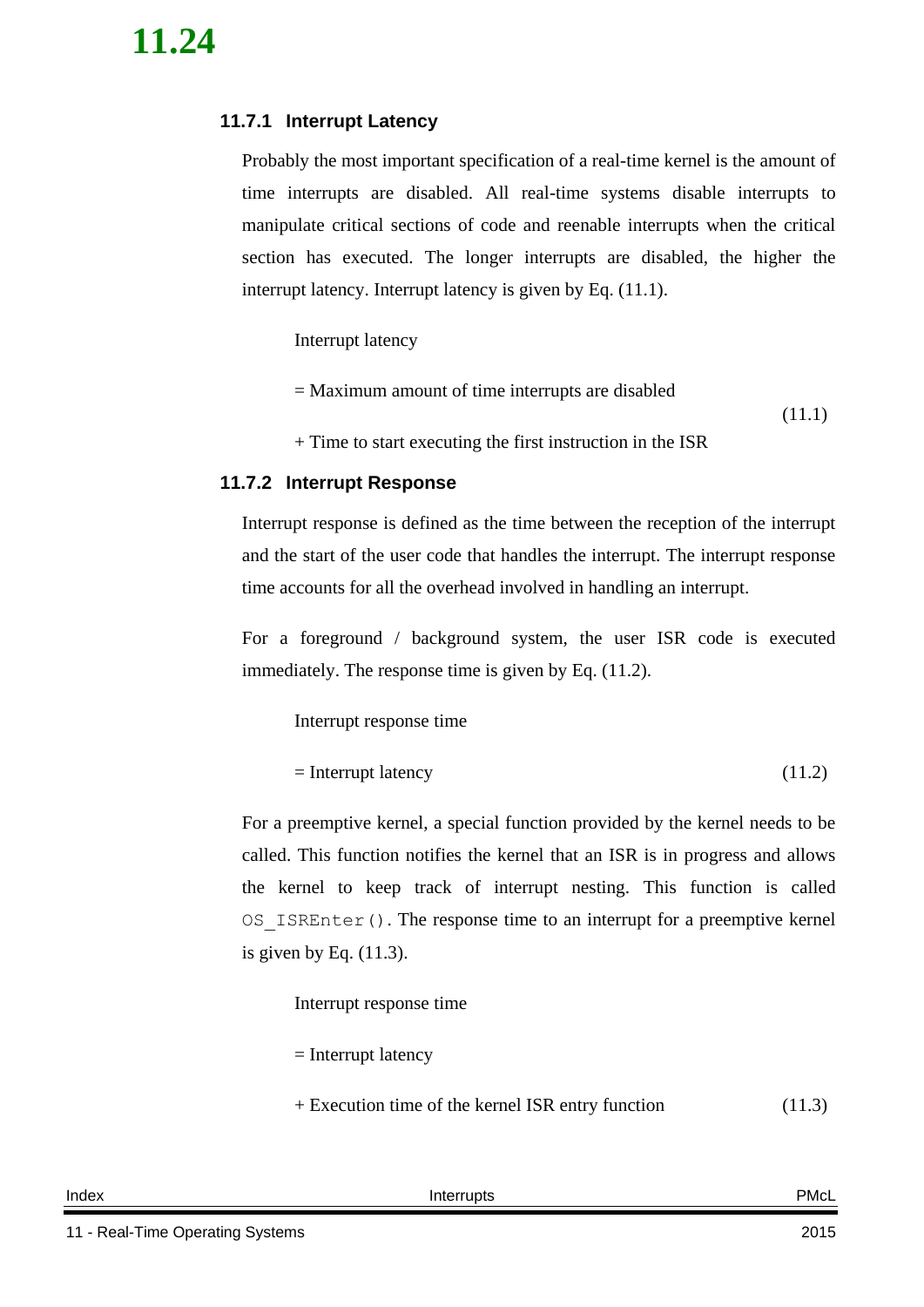A system's worst case interrupt response time is its only response time. Your system may respond to interrupts in 50ms 99 percent of the time, but if it responds to interrupts in 250ms the other 1 percent, you must assume a 250ms interrupt response time.

### <span id="page-24-0"></span>**11.7.3 Interrupt Recovery**

Interrupt recovery is defined as the time required for the processor to return to the interrupted code. Interrupt recovery in a foreground / background system simply involves restoring the processor's context and returning to the interrupted thread. Interrupt recovery is given by Eq. [\(11.4\).](#page-24-2)

Interrupt recovery time

<span id="page-24-2"></span> $=$  Time to execute the return from interrupt instruction  $(11.4)$ 

For a preemptive kernel, interrupt recovery is more complex. Typically, a function provided by the kernel is called at the end of the ISR. This function is called  $OS$  ISRExit() and allows the kernel to determine if all interrupts have nested. If they have nested (i.e., a return from interrupt would return to thread-level code), the kernel determines if a higher priority thread has been made ready to run as a result of the ISR. If a higher priority thread is ready to run as a result of the ISR, this thread is resumed. Note that, in this case, the interrupted thread will resume only when it again becomes the highest priority thread ready to run. For a preemptive kernel, interrupt recovery is given by Eq. [\(11.5\).](#page-24-3)

Interrupt recovery time

= Time to determine if a higher priority thread is ready

+ Time to restore the CPU's context of the highest priority thread

<span id="page-24-3"></span>(11.5)

<span id="page-24-1"></span>+ Time to execute the return from interrupt instruction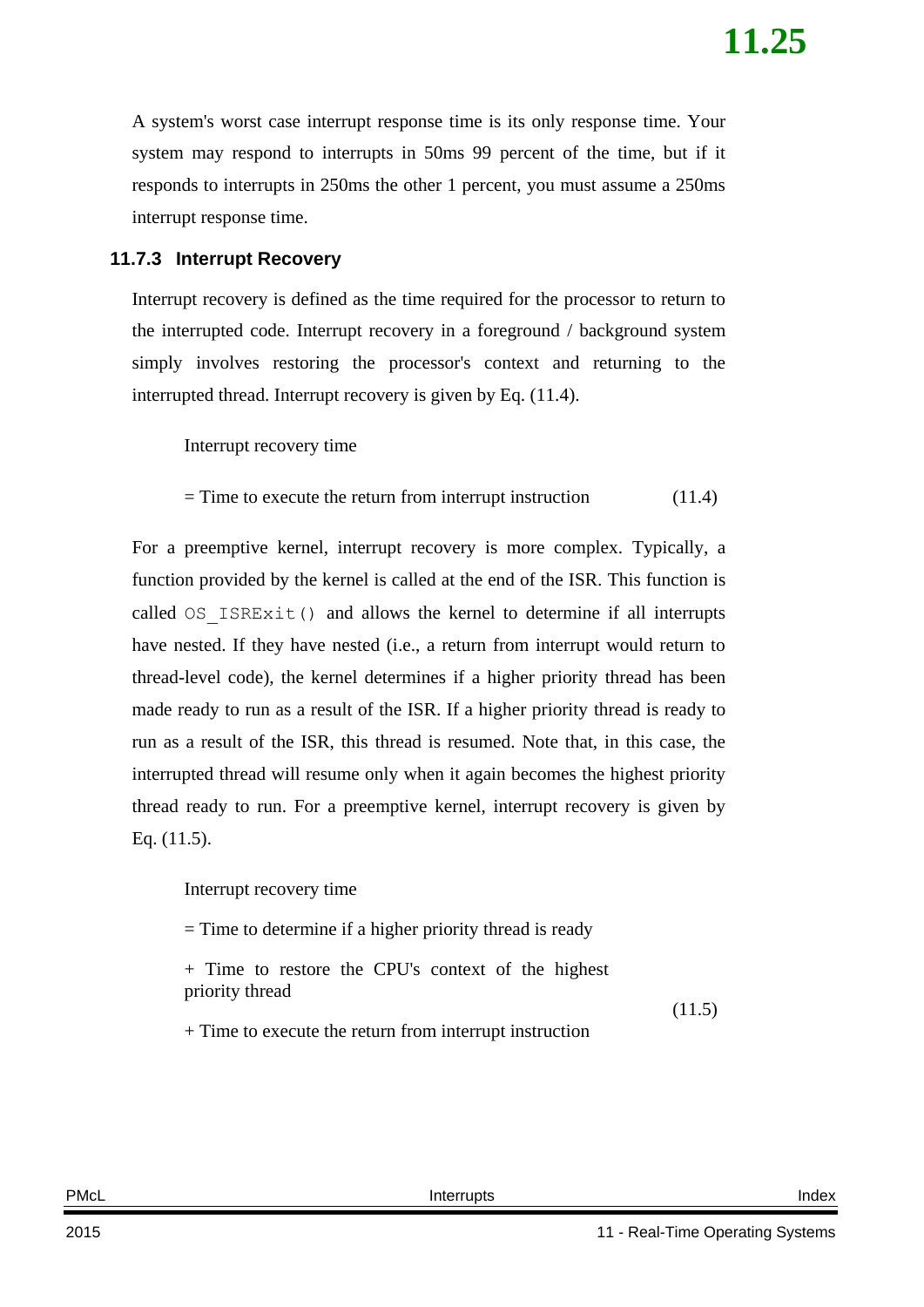### **11.7.4 Interrupt Latency, Response, and Recovery**

[Figure 11.11](#page-25-0) and [Figure 11.12](#page-26-1) show the interrupt latency, response, and recovery for a foreground / background system and a preemptive kernel, respectively.



<span id="page-25-0"></span>**Figure 11.11 – Interrupt latency, response, and recovery (foreground / background)**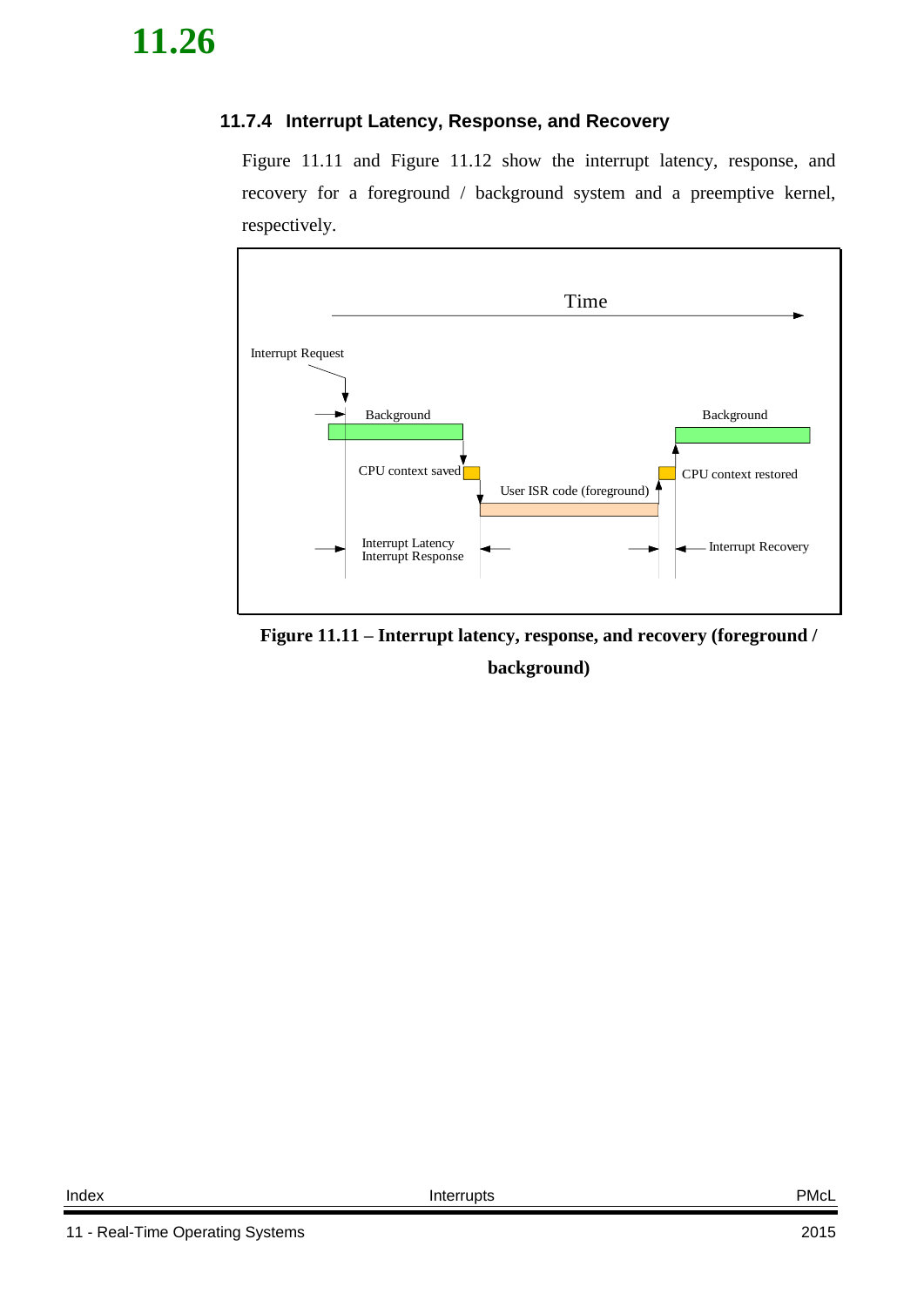You should note that for a preemptive kernel, the exit function either decides to return to the interrupted thread (A) or to a higher priority thread that the ISR has made ready to run (B). In the latter case, the execution time is slightly longer because the kernel has to perform a context switch.



<span id="page-26-1"></span>**Figure 11.12 – Interrupt latency, response, and recovery (preemptive kernel)**

### <span id="page-26-0"></span>**11.7.5 ISR Processing Time**

Although ISRs should be as short as possible, there are no absolute limits on the amount of time for an ISR. One cannot say that an ISR must always be less than 100 ms, 500 ms, or l ms. If the ISR code is the most important code that needs to run at any given time, it could be as long as it needs to be. In most cases, however, the ISR should recognize the interrupt, obtain data or a status from the interrupting device, and signal a thread to perform the actual processing. You should also consider whether the overhead involved in signalling a thread is more than the processing of the interrupt. Signalling a thread from an ISR (i.e., through a semaphore, a mailbox, or a queue) requires some processing time. If processing your interrupt requires less than the time required to signal a thread, you should consider processing the interrupt in the ISR itself and allowing higher priority interrupts to be recognized and serviced.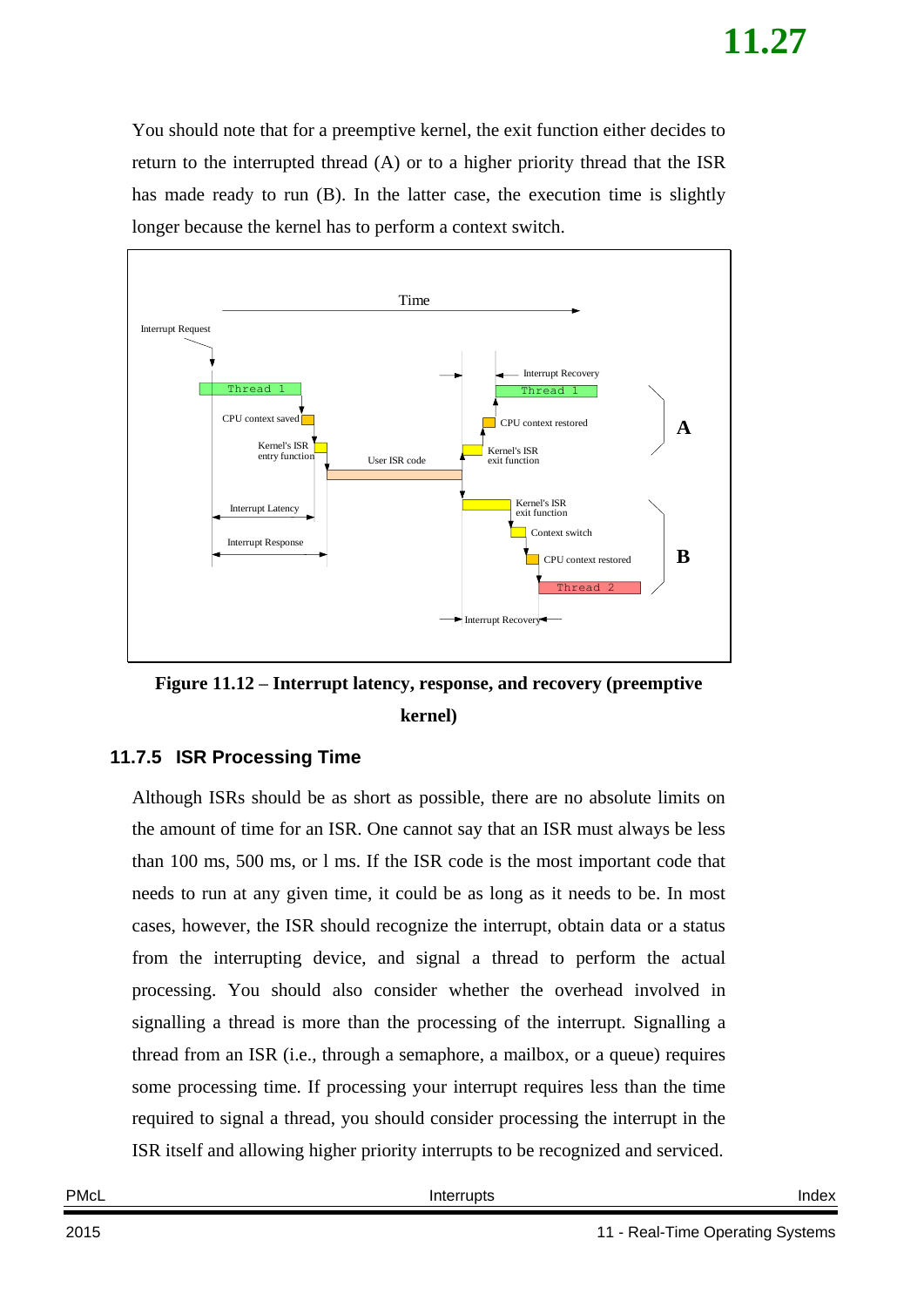### <span id="page-27-0"></span>**11.7.6 Clock Tick**

A clock tick is a special interrupt that occurs periodically. This interrupt can be viewed as the system's heartbeat. The time between interrupts is application specific and is generally between 1 and 200 ms. The clock tick interrupt allows a kernel to delay threads for an integral number of clock ticks and to provide timeouts when threads are waiting for events to occur. The faster the tick rate, the higher the overhead imposed on the system.

All kernels allow threads to be delayed for a certain number of clock ticks. The resolution of delayed threads is one clock tick; however, this does not mean that its accuracy is one clock tick.

[Figure 11.13](#page-27-1) through [Figure 11.15](#page-28-0) are timing diagrams showing a thread delaying itself for one clock tick. The shaded areas indicate the execution time for each operation being performed. Note that the time for each operation varies to reflect typical processing, which would include loops and conditional statements (i.e., if/else, switch, and ?:). The processing time of the Tick ISR has been exaggerated to show that it too is subject to varying execution times.



**Figure 11.13 – Delaying a thread for one tick (Case 1)**

<span id="page-27-1"></span>Case 1 [\(Figure 11.13\)](#page-27-1) shows a situation where higher priority threads and ISRs execute prior to the thread, which needs to delay for one tick. The thread attempts to delay for 20ms but because of its priority, it actually executes at varying intervals. This causes the execution of the thread to jitter.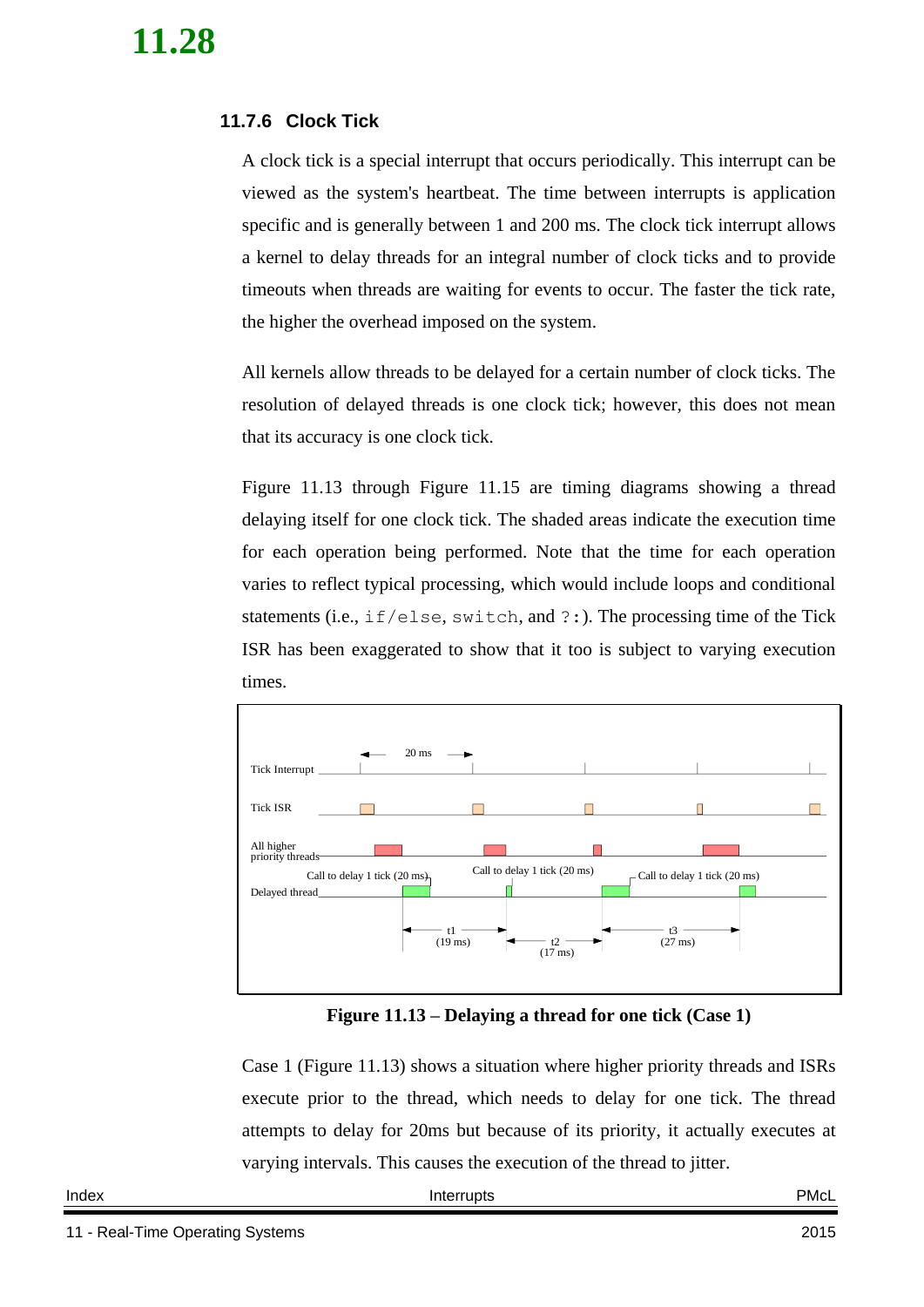

**Figure 11.14 – Delaying a thread for one tick (Case 2)**

<span id="page-28-1"></span>Case 2 [\(Figure 11.14\)](#page-28-1) shows a situation where the execution times of all higher priority threads and ISRs are slightly less than one tick. If the thread delays itself just before a clock tick, the thread will execute again almost immediately! Because of this, if you need to delay a thread at least one clock tick, you must specify one extra tick. In other words, if you need to delay a thread for *at least* five ticks, you must specify six ticks!



**Figure 11.15 – Delaying a thread for one tick (Case 3)**

<span id="page-28-0"></span>Case 3 [\(Figure 11.15\)](#page-28-0) shows a situation in which the execution times of all higher priority threads and ISRs extend beyond one clock tick. In this case, the thread that tries to delay for one tick actually executes two ticks later and misses its deadline. This might be acceptable in some applications, but in most cases it isn't.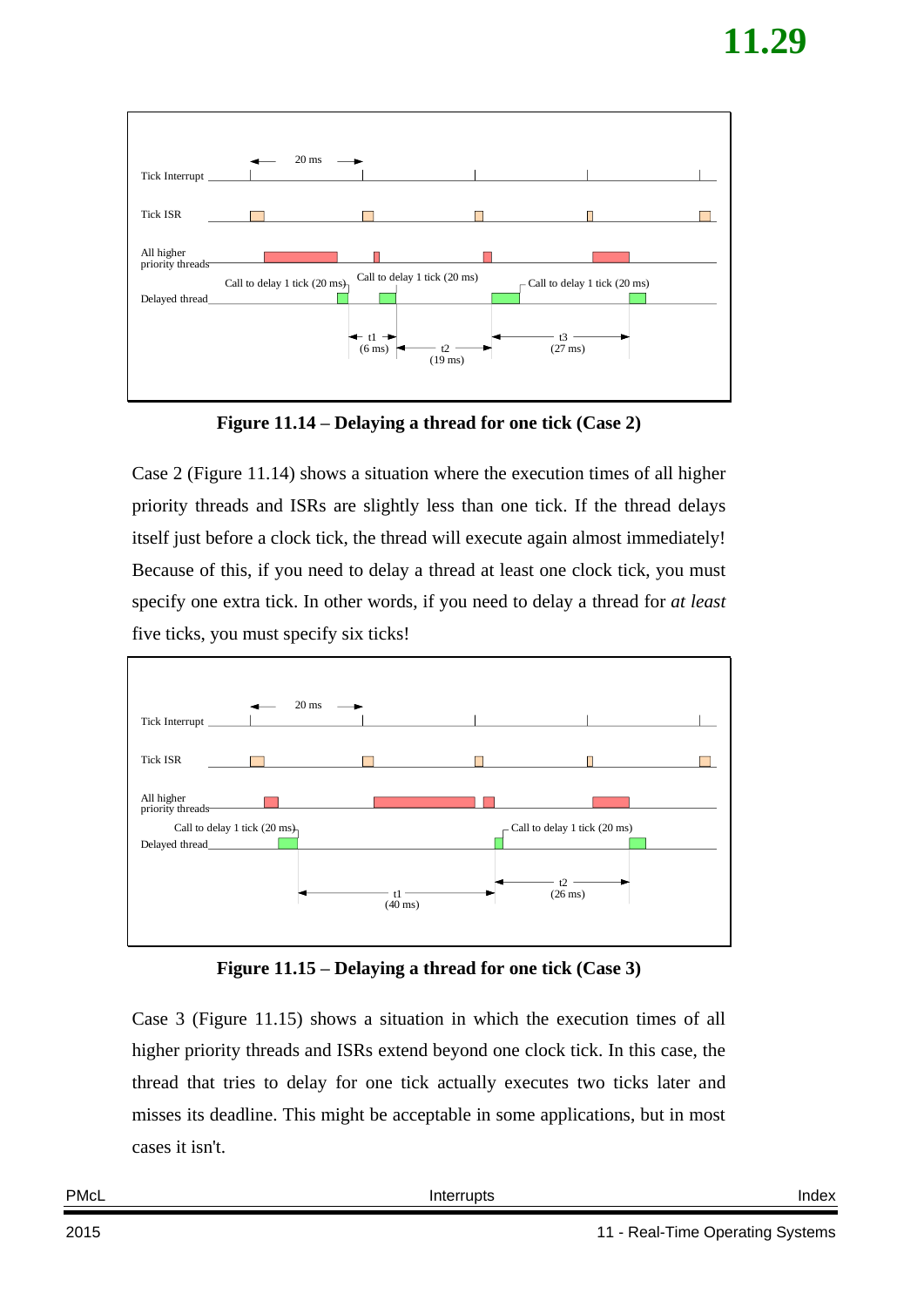These situations exist with all real-time kernels. They are related to CPU processing load and possibly incorrect system design. Here are some possible solutions to these problems:

- Increase the clock rate of your microprocessor.
- Increase the time between tick interrupts.
- Rearrange thread priorities.
- Avoid using floating-point maths (if you must, use single precision).
- Get a compiler that performs better code optimization.
- Write time-critical code in assembly language.
- If possible, upgrade to a faster microprocessor in the same family; that is, Cortex<sup>®</sup>-M0+ to Cortex<sup>®</sup>-M3, etc.

Regardless of what you do, jitter will always occur.

### <span id="page-29-0"></span>**11.8 Memory Requirements**

If you are designing a foreground / background system, the amount of memory required depends solely on your application code. With a multithreading kernel, things are quite different. To begin with, a kernel requires extra code space (Flash). The size of the kernel depends on many factors. Depending on the features provided by the kernel, you can expect anywhere from 1 to 100 KiB. A minimal kernel for a 32-bit CPU that provides only scheduling, context switching, semaphore management, delays, and timeouts should require about 1 to 3 KiB of code space.

Because each thread runs independently of the others, it must be provided with its own stack area (RAM). As a designer, you must determine the stack requirement of each thread as closely as possible (this is sometimes a difficult undertaking). The stack size must not only account for the thread requirements (local variables, function calls, etc.), it must also account for maximum interrupt nesting (saved registers, local storage in ISRs, etc.). Depending on the target processor and the kernel used, a separate stack can be used to handle all interrupt-level code. This is a desirable feature because the stack requirement

Index **Memory Requirements** PMcL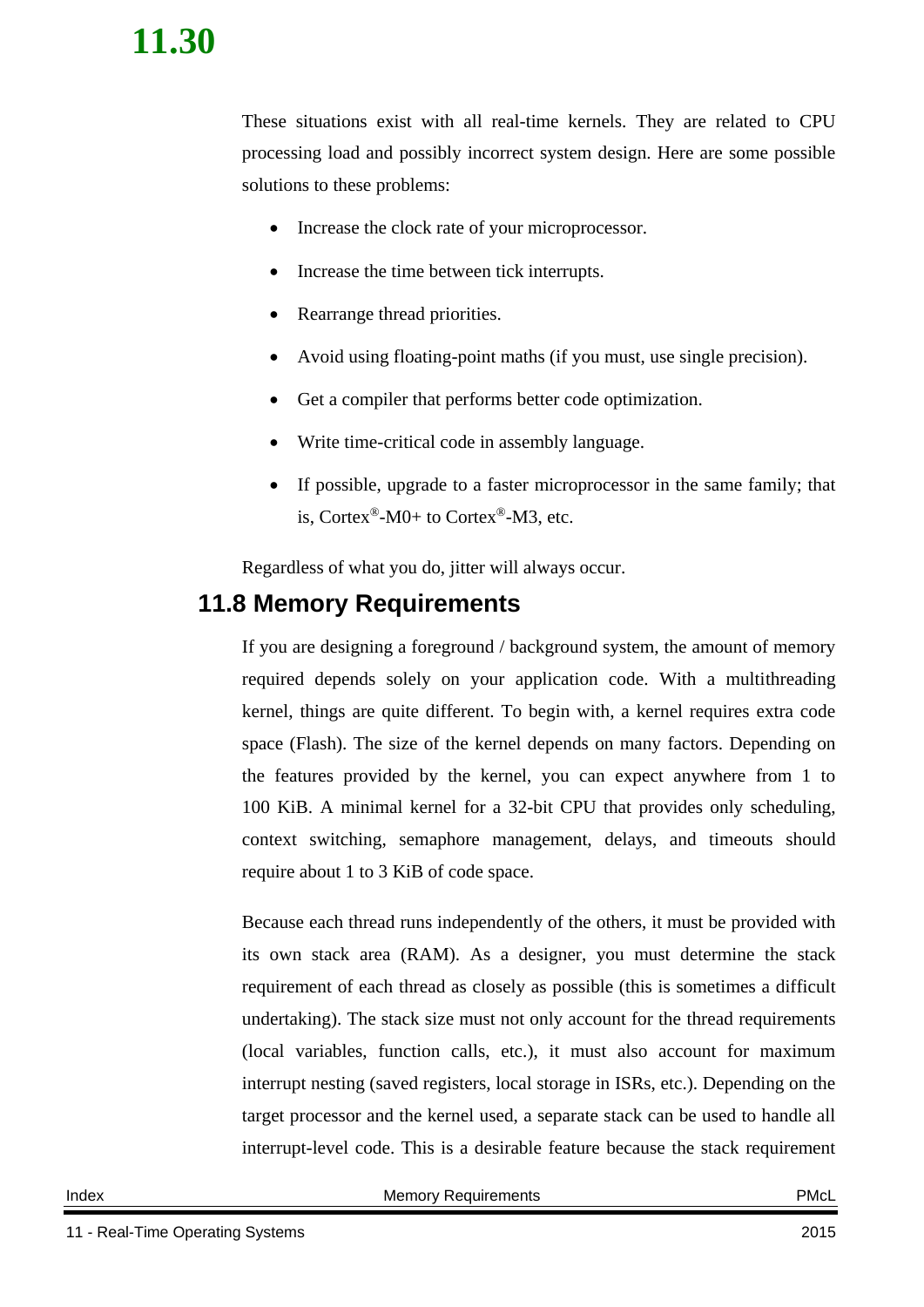for each thread can be substantially reduced. Another desirable feature is the ability to specify the stack size of each thread on an individual basis. Conversely, some kernels require that all thread stacks be the same size. All kernels require extra RAM to maintain internal variables, data structures, queues, etc. The total RAM required if the kernel does not support a separate interrupt stack is given by Eq. [\(11.6\).](#page-30-1)

Total RAM requirements

- = Application code requirements
- + Data space (i.e., RAM) needed by the kernel
- <span id="page-30-1"></span> $+$  SUM(thread stacks  $+$  MAX(ISR nesting)) (11.6)

Unless you have large amounts of RAM to work with, you need to be careful how you use the stack space. To reduce the amount of RAM needed in an application, you must be careful how you use each thread's stack for:

- large arrays and structures declared locally to functions and ISRs,
- function (i.e., subroutine) nesting,
- interrupt nesting,
- library functions stack usage, and
- function calls with many arguments.

<span id="page-30-0"></span>To summarize, a multithreading system requires more code space (Flash) and data space (RAM) than a foreground / background system. The amount of extra Flash depends only on the size of the kernel, and the amount of RAM depends on the number of threads in your system.